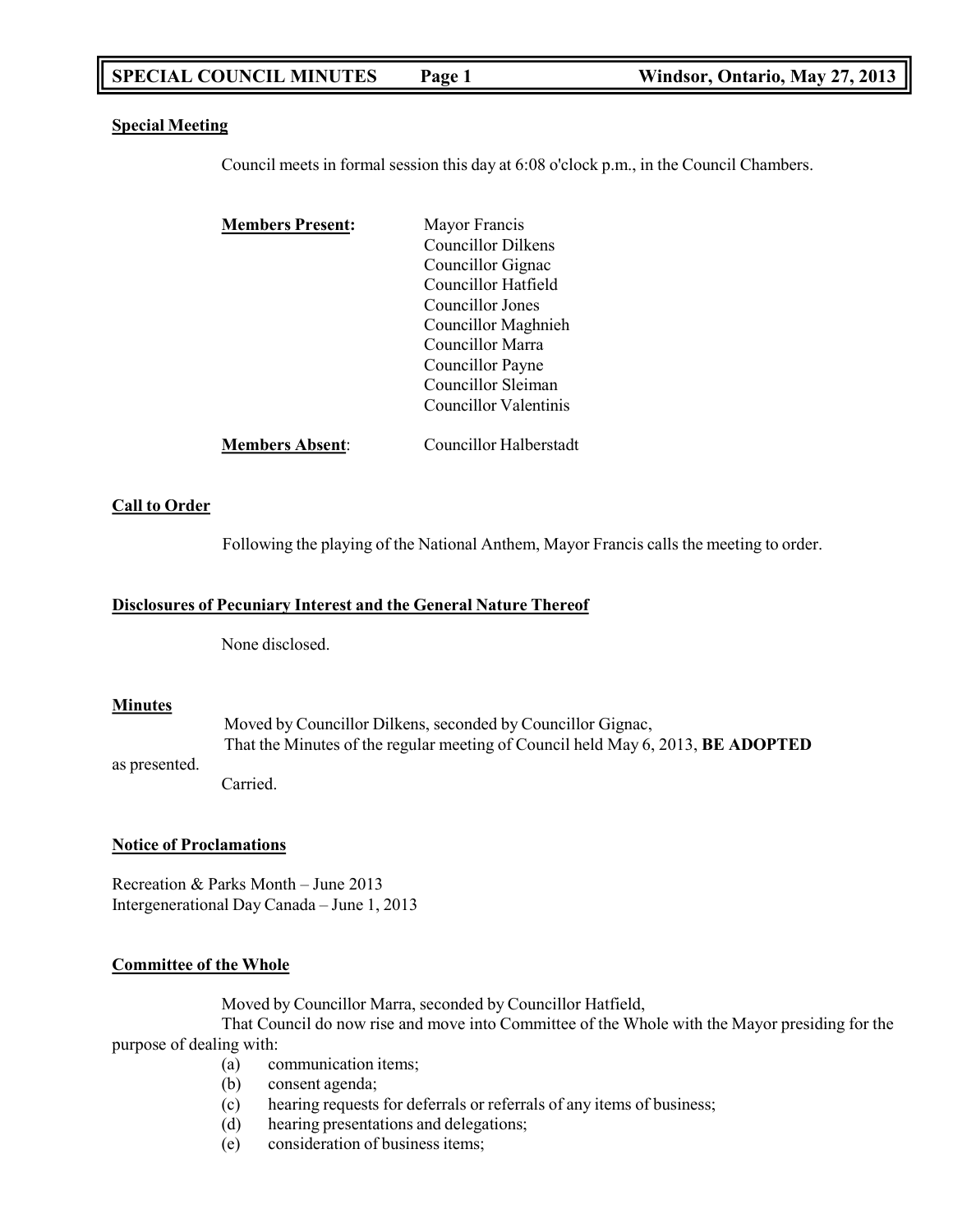| <b>COUNCIL MINUTES</b> |  |
|------------------------|--|
|------------------------|--|

# (f) consideration of Committee reports:

- (i) **Report of Special In-Camera Meeting or other Committee as may be held prior to Council** (if scheduled); and
- (ii) **Report of Special In-Camera Meeting** held May 21, 2013;

(g) consideration of by-laws 74-2013 through 82-2013 (inclusive).

Carried.

# **Communications**

Moved by Councillor Jones, seconded by Councillor Maghnieh,

**M209–2013** That the following Communication Items 1 to 6, 8, 9, 10 and 13 to 17 inclusive, as set forth 13in the Council Agenda **BE REFERRED** as noted except Communication No. 7, 11 and 12 which are dealt with as follows:

# **Communication No. 7:**

Moved by Councillor Payne, seconded by Councillor Hatfield,

**M201-2013** That the correspondence received from the Association of Municipalities of Ontario (AMO) dated May 9, 2013 entitled "Ontario Government Announces Mandatory Sprinklers in Vulnerable Occupancies" **BE FORWARDED** to the Fire Chief and that a report **BE PREPARED** regarding the 5 year time for operators of homes to comply with the mandatory sprinklers in vulnerable occupancies. Carried.

**MMA2013**

# **Communication No. 11:**

Moved by Councillor Hatfield, seconded by Councillor Maghnieh, **M204-2013** That the Executive Director of Recreation and Culture **BE DIRECTED** to review the request from Border City Brawlers to offset the fees associated with renting the WFCU Centre in the amount of \$2750.00 to determine if the organization has met the eligibility requirements of the "Waiver of Fees Policy"; and further, if the eligibility requirements are met that Administration **BE AUTHORIZED** to waive the amount of \$2750.00; and that a welcome letter **BE ISSUED** for the event. Carried.

# **APR2013**

# **Communication No. 12:**

Moved by Councillor Valentinis, seconded by Councillor Jones, **M202-2013** The correspondence from The Great Canadian Flag Project dated May 8, 2013 **BE DEALT WITH** at the "Requests for Deferrals, Referrals or Withdrawals" stage of the meeting. Carried.

# **APR2013**

| <b>Item</b> | From                                                                                                                                                        | <b>Description</b>                                                                                                                                                                                                                                        |
|-------------|-------------------------------------------------------------------------------------------------------------------------------------------------------------|-----------------------------------------------------------------------------------------------------------------------------------------------------------------------------------------------------------------------------------------------------------|
|             | Minister of Transport,<br>Infrastructure and<br>Communities and<br>Minister of the Economic<br>Development Agency of<br>Canada for the Regions of<br>Ouebec | Response to correspondence regarding Windsor City Council's support of<br>a cycling route on the new Detroit River International Crossing.<br><b>City Engineer</b><br><b>Committee Coordinator, Windsor Bicycling Committee</b><br>Note & File<br>ST/8821 |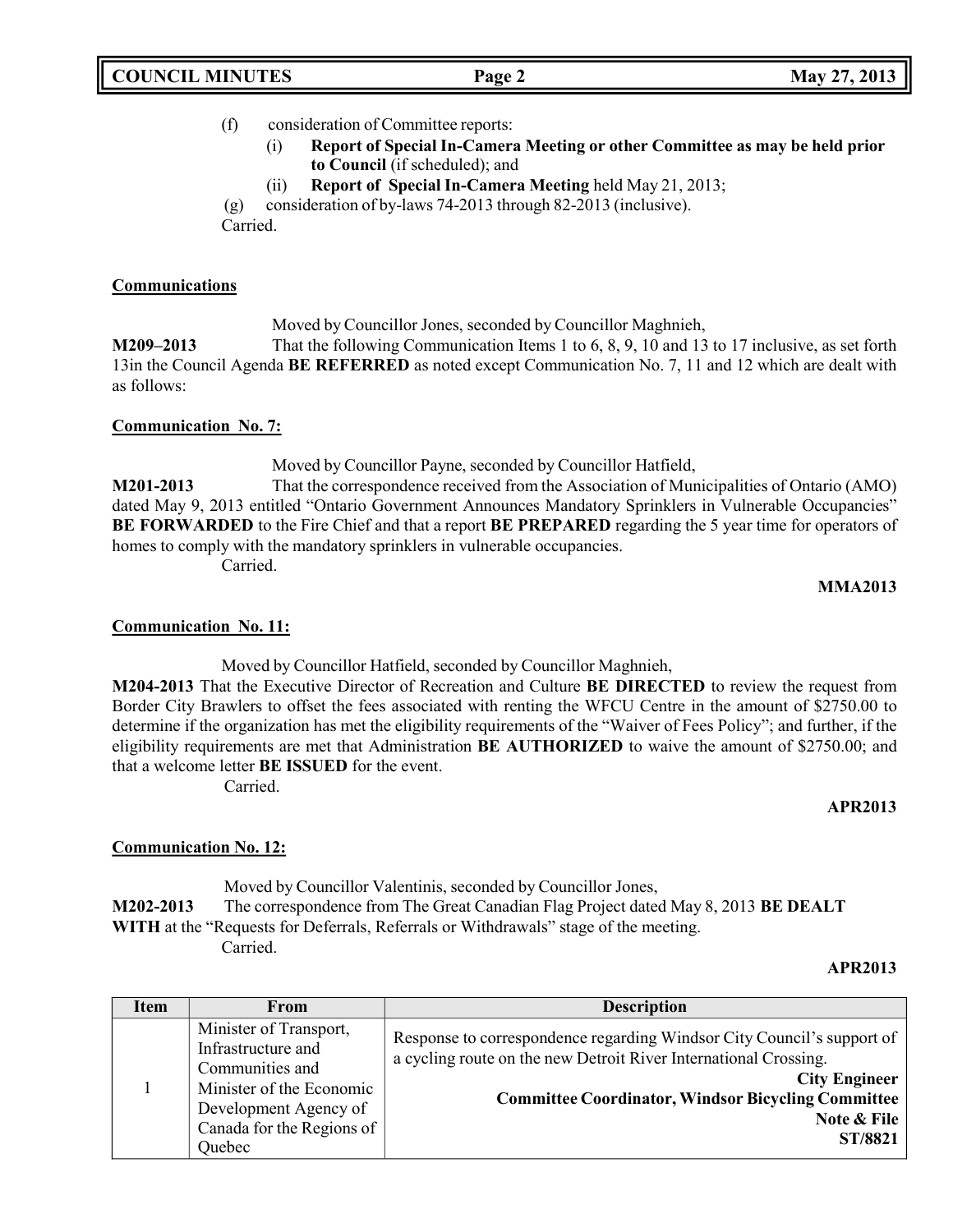**COUNCIL MINUTES Page 3 May 27, 2013**

| $\overline{2}$ | Premier of Ontario                                                | Response to correspondence regarding Windsor City Council's resolution<br>regarding interest arbitration.<br>Note & File<br><b>ACO2013</b>                                                                                                                                      |
|----------------|-------------------------------------------------------------------|---------------------------------------------------------------------------------------------------------------------------------------------------------------------------------------------------------------------------------------------------------------------------------|
| 3              | Ministry of the<br>Environment                                    | Environmental Compliance Approval for storm and sanitary sewers to be<br>constructed on Westcott Road in the City of Windsor.<br><b>City Engineer</b><br>Note & File<br><b>SW2013</b>                                                                                           |
| $\overline{4}$ | <b>Ontario Municipal Board</b>                                    | Notice that the City of Windsor must serve a reply on the claimant,<br>Canadian Pacific Railway Company regarding a Statement of Claim for<br>land between Riverside Drive West and University Avenue.<br><b>City Solicitor</b><br><b>City Planner</b><br>Note & File<br>ZC2013 |
| 5              | <b>United States</b><br><b>Environmental Protection</b><br>Agency | Response to correspondence regarding the petroleum coke stockpile that<br>was located on the Detroit River.<br><b>City Engineer</b><br><b>WECEC Committee Coordinator</b><br>Note & File<br>EI2013                                                                              |
| 6              | Association of<br>Municipalities of Ontario<br>(AMO)              | 2013 Provincial Budget Released.<br>Chief Financial Officer & City Treasurer<br><b>City Engineer</b><br><b>Community Development &amp; Health Commissioner</b><br><b>General Manager, Transit Windsor</b><br>Note & File<br><b>MMA2013</b>                                      |
| 7              | Association of<br>Municipalities of Ontario<br>(AMO)              | Ontario Government Announces Mandatory Sprinklers in Vulnerable<br>Occupancies.<br><b>Fire Chief</b><br><b>Executive Director of Housing &amp; Children's Services</b><br><b>Acting Administrator, Huron Lodge</b><br>Note & File<br><b>MMA2013</b>                             |
| 8              | Town of Tecumseh                                                  | Town of Tecumseh Sanitary Sewage Collection System Improvements,<br>Municipal Class Environmental Assessment (EA) Notice of Completion.<br><b>City Engineer</b><br><b>City Planner</b><br>GM2013                                                                                |
| 9              | Town of Kingsville                                                | Kingsville Council Support of Windsor City Council Motion regarding<br>the closure of the Visa and Immigration Sections at the Canadian<br>Consulates General in Detroit.<br>Note & File<br><b>GM2013</b>                                                                       |
| 10             | Windsor-Essex Regional<br><b>Chamber of Commerce</b>              | Windsor-Essex Chamber Resolutions Approved Province Wide at Ontario<br>Chamber's Annual General Meeting.<br>Note & File<br>GM2013                                                                                                                                               |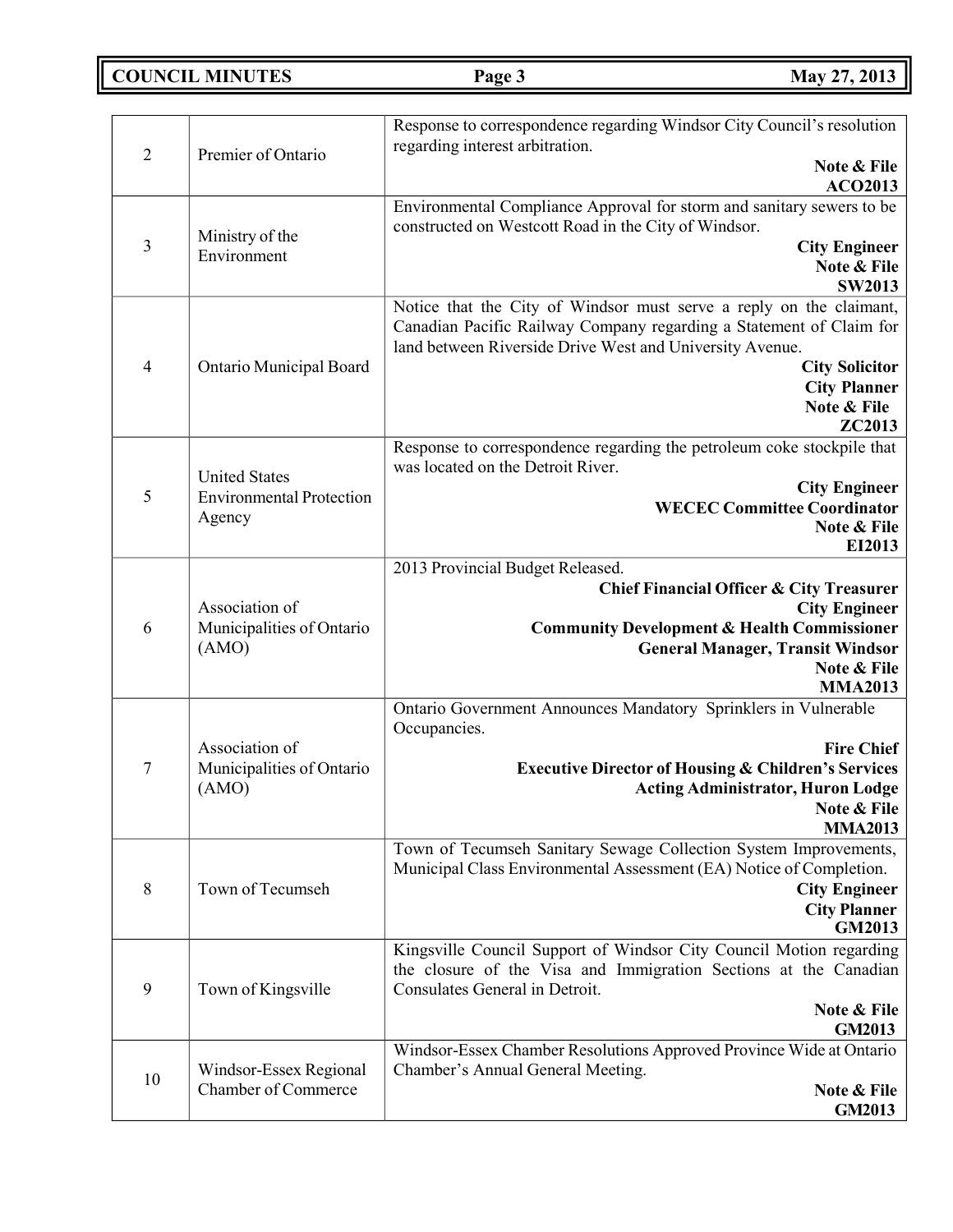**COUNCIL MINUTES Page 4 May 27, 2013**

| 11 | President, Border City<br><b>Brawlers</b>             | Request for assistance in offsetting WFCU rental fees, and for a welcome<br>letter and for a Council representative to welcome the teams.<br><b>Chief Financial Officer &amp; City Treasurer</b><br><b>Executive Director of Recreation and Culture</b><br><b>Mayor's Office</b><br><b>Chief Executive Officer, Tourism Windsor Essex Pelee Island</b><br><b>COUNCIL DIRECTION REQUESTED</b><br><b>APR2013</b> |
|----|-------------------------------------------------------|----------------------------------------------------------------------------------------------------------------------------------------------------------------------------------------------------------------------------------------------------------------------------------------------------------------------------------------------------------------------------------------------------------------|
| 12 | The Great Canadian Flag<br>Project                    | Request for "Approval in Principle" for the creation of the Great<br>Canadian Flag Project.<br><b>Chief Financial Officer &amp; City Treasurer</b><br><b>Executive Director of Recreation and Culture</b><br><b>Executive Director of Parks &amp; Facilities</b><br><b>COUNCIL DIRECTION REQUESTED</b><br><b>APR2013</b>                                                                                       |
| 13 | Manager of Urban Design                               | Application of James Sylvestre Enterprises Ltd. for Site Plan Approval to<br>permit a new building located at 3550 Marentette.<br>Note & File<br>ZS/11674                                                                                                                                                                                                                                                      |
| 14 | City Solicitor                                        | Response to CQ14-2013 - Title information for heritage designated<br>properties.<br>Note & File<br><b>MBA2013</b>                                                                                                                                                                                                                                                                                              |
| 15 | <b>City Treasurer</b>                                 | Ward Fund Expenditures (January 2012 – December 2012)<br>Note & File<br><b>ACO2013</b>                                                                                                                                                                                                                                                                                                                         |
| 16 | <b>Community Development</b><br>& Health Commissioner | Outcome of RFP #40-13 Consultant for the 10 Year Housing and<br>Homelessness Plan.<br>Note & File<br>GH/6905                                                                                                                                                                                                                                                                                                   |
| 17 | City Engineer                                         | Tender No. 34-13 - Road Rehab I - Expanded Asphalt Stabilization,<br>Cold Milling & Asphalt Paving.<br>Note & File<br>SW/11681                                                                                                                                                                                                                                                                                 |

Carried.

# **Consent Agenda**

Moved by Councillor Payne, seconded by Councillor Sleiman,

That the following Consent Agenda as amended on page 4 of the consolidated order and the recommendations contained in the administrative reports **BE APPROVED** as amended:+

- Item 1 Tender 18-13, Arthur Road Rehabilitation (Seminole Street to Milloy Street)
- Item 2 Request to Purchase a Ten Foot Wide Parcel of City-Owned Land north of 1212 Edward Avenue
- Item 4 A Provisional By-law for the Repair and Improvement to the 8<sup>th</sup> Concession Drain North
- Item 6 Extension of Tender No. 08-07 (Supply & Application of Salt Brine)
- Item 7 Extension of Contracts 03-06 and 04-06 (Winter Maintenance of Roads)
- Item 8 2012 Tax Sale Update/Municipal Vesting of Residual Properties/2013 Tax Sale Plan
- Item 9 Agreement between The Corporation of The City of Windsor and the Windsor Essex Community Housing Corporation (WECHC) for Rent Bank Funds
- Item 10 Cancellation of May 21, 2013 Council Meeting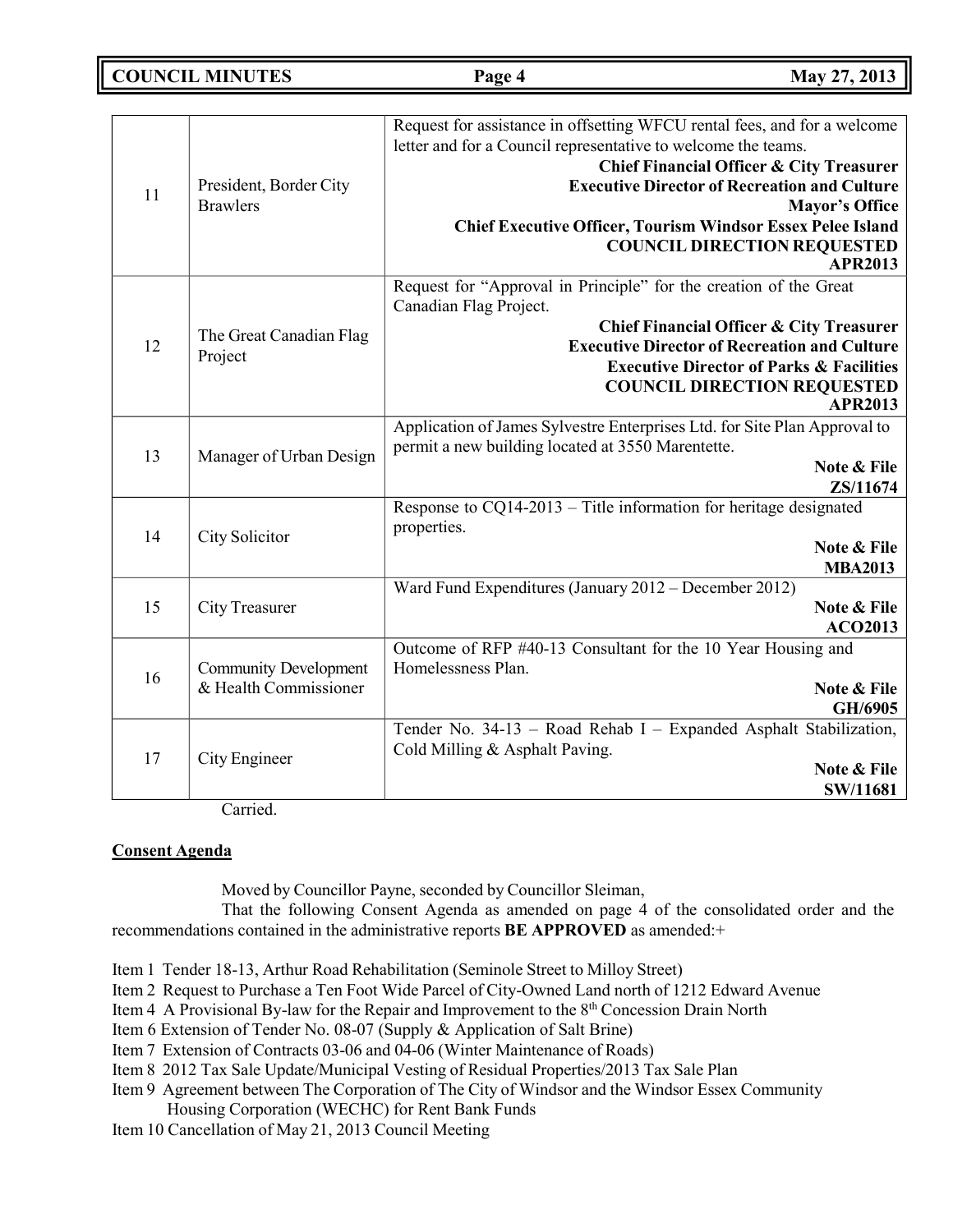# **COUNCIL MINUTES Page 5 May 27, 2013**

## **Consent Committee Reports**

| <b>Environment, Transportation and Public Safety Standing Committee</b> |                  |                                                                          |
|-------------------------------------------------------------------------|------------------|--------------------------------------------------------------------------|
| No.                                                                     |                  | <b>Description</b>                                                       |
| 1                                                                       | Report No. 130   | Housekeeping Amendments to By-Law No. $245-2004 - A$ By-Law for the      |
|                                                                         |                  | Registration and Licensing of Dogs and for the Control of Dogs Generally |
|                                                                         |                  | within the City of Windsor (See By-Law 81-2013)                          |
| 2                                                                       | Report No. 132   | CQ5-2013 Labelle Street and Dominion Boulevard - Motorist and Pedestrian |
|                                                                         |                  | Safety                                                                   |
| $\overline{3}$                                                          | Report No. 133   | Minutes of the Windsor-Essex County Environment Committee meeting held   |
|                                                                         |                  | March 7, 2013                                                            |
| $\overline{4}$                                                          | Report No. 134   | Report No. 69 of the Windsor-Essex County Environment Committee          |
|                                                                         |                  | meeting held March 7, 2013                                               |
| 5                                                                       | Report No. 135   | Report No. 70 of the Windsor-Essex County Environment Committee          |
|                                                                         |                  | meeting held March 7, 2013                                               |
| 6                                                                       | Report No. 136   | Minutes of the Windsor Licensing Commission meeting held February 28,    |
|                                                                         |                  | 2013                                                                     |
| $\overline{7}$                                                          | Report No. 137   | Report No. 55 of the Windsor Bicycling Committee                         |
|                                                                         |                  |                                                                          |
| 8                                                                       | Report No. 138   | Report No. 68 of the Windsor-Essex County Environment Committee          |
|                                                                         | C <sub>omi</sub> |                                                                          |

Carried.

### **Deferrals and/or Referrals and Withdrawals**

# **Report No. 131 of the Environment, Transportation & Public Safety Standing Committee (Rose Street & Westminster Boulevard All-Way Stop Request)**

At the request of Councillor Marra, this matter is being deferred to the June 4, 2013 meeting of Council to allow all interested parties to be in attendance.

(For final disposition of this matter, see Clause **M191-2013** in Schedule "A" attached hereto.)

### **Communication No. 12- The Great Canadian Flag Project**

At the request of Councillor Valentinis, this matter is being deferred to the June 4 or June 17, 2013 meeting of Council to allow for the organizers to be available for questions.

Moved by Councillor Valentinis, seconded by Councillor Jones,

**M203-2013** That the correspondence dated May 8, 2013 from the Great Canadian Flag Project, regarding the request for "Approval in Principle" for the creation of the Great Canadian Flag Project **BE DEFERRED** to the June 4 or June 17, 2013 meeting of Council to allow for the organizers to be available for questions. Carried.

**APR2013**

#### **Presentations & Delegations:**

**DELEGATIONS**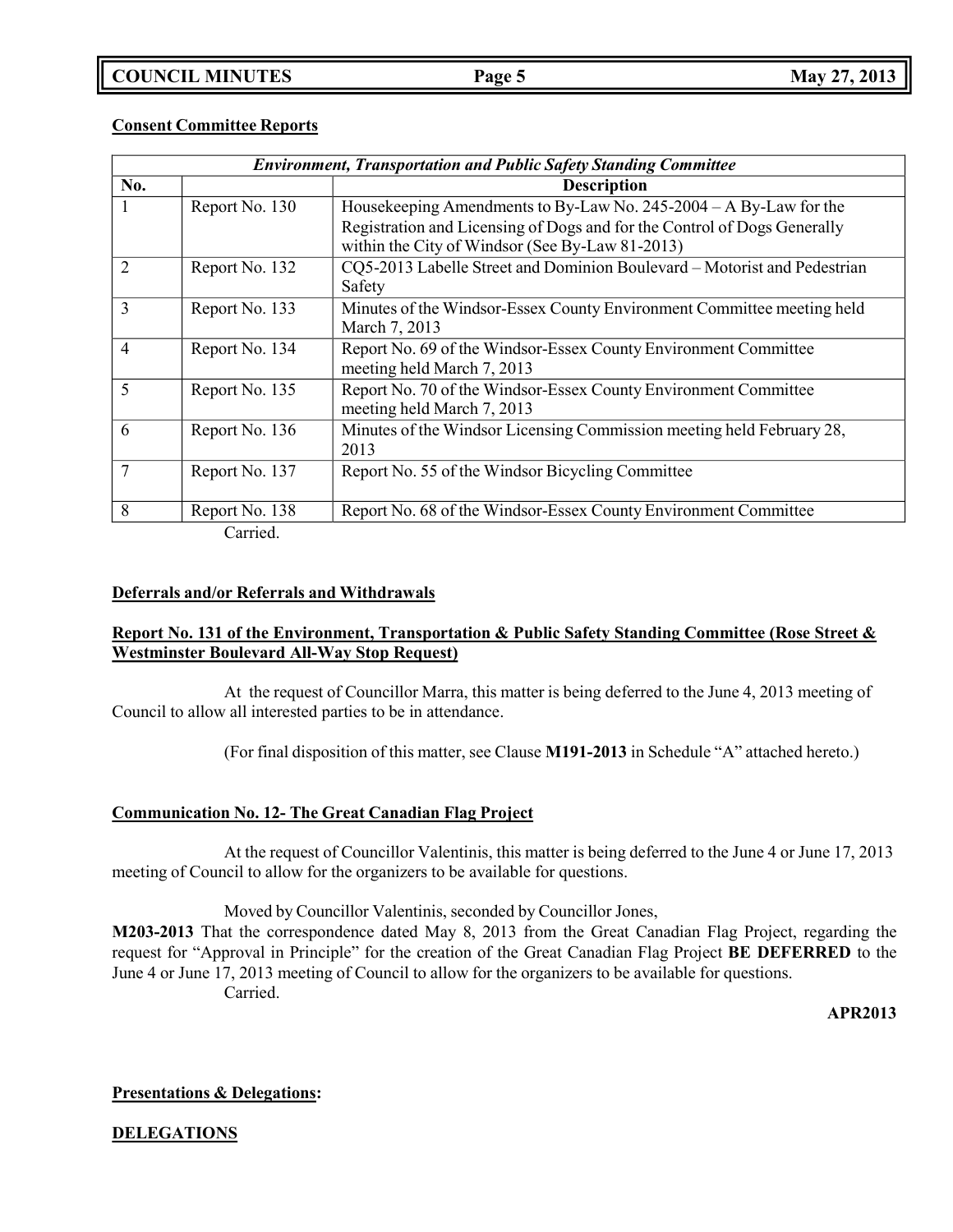# **COUNCIL MINUTES Page 6 May 27, 2013**

### **2013 BIA Budget and Rate Approval**

#### **Larry Horwitz, Board Chair, Downtown Windsor Business Improvement Association**

Larry Horwitz, Board Chair, Downtown Windsor Business Improvement Association, appears before Council and is available for questions regarding the 2013 BIA budget and rate approval.

#### **AFB/11544** 5

(For final disposition of this matter, see Clause **CR100/2013** in Schedule "A" attached hereto.)

## **Report No. 120 – Environment, Transportation & Public Safety Standing Committee (Walkerville BIA – Request to Remove Parking Meters)**

#### **Joan Charette, Coordinator, Walkerville BIA**

Joan Charette, Coordinator, Walkerville BIA, appears before Council to speak against the committee recommendation to deny the Walkerville BIA's request to remove the parking meters, and concludes by requesting Council to consider a pilot project, installing smart meters for the entire 3 blocks.

ST2013

(For final disposition of this matter, see Clause **M189-2013** in Schedule "A" attached hereto.)

### **Report No. 137 – Planning & Economic Development Standing Committee (Repeal of By-Law 5263 exempting lands within Registered Plan 12M-77 from Part-Lot Control)**

#### **Jerry Vernhout, Forest Park of Windsor Inc.**

Jerry Vernhout, Forest Park of Windsor Inc., appears before Council to request that the repeal of by-law 5263 exempting lands within Registered Plan 12M-77 from Part-Lot Control be deferred to allow for a condominium and rezoning application to be submitted.

AB2013

(For final disposition of this matter, see Clause **M199-2013** in Schedule "A" attached hereto.)

#### **Notice of Trespass Policy**

#### **Victoria Cross, Solicitor; and Howard Pawley representing Canadian Civil Liberties Association**

Victoria Cross, Solicitor and Howard Pawley representing Canadian Civil Liberties Association, appear before Council to speak in support of the Notice of Trespass Policy, and conclude by requesting that the recommendations contained in the correspondence submitted by the Canadian Civil Liberties Association dated May 18, 2013 also be incorporated in the policy.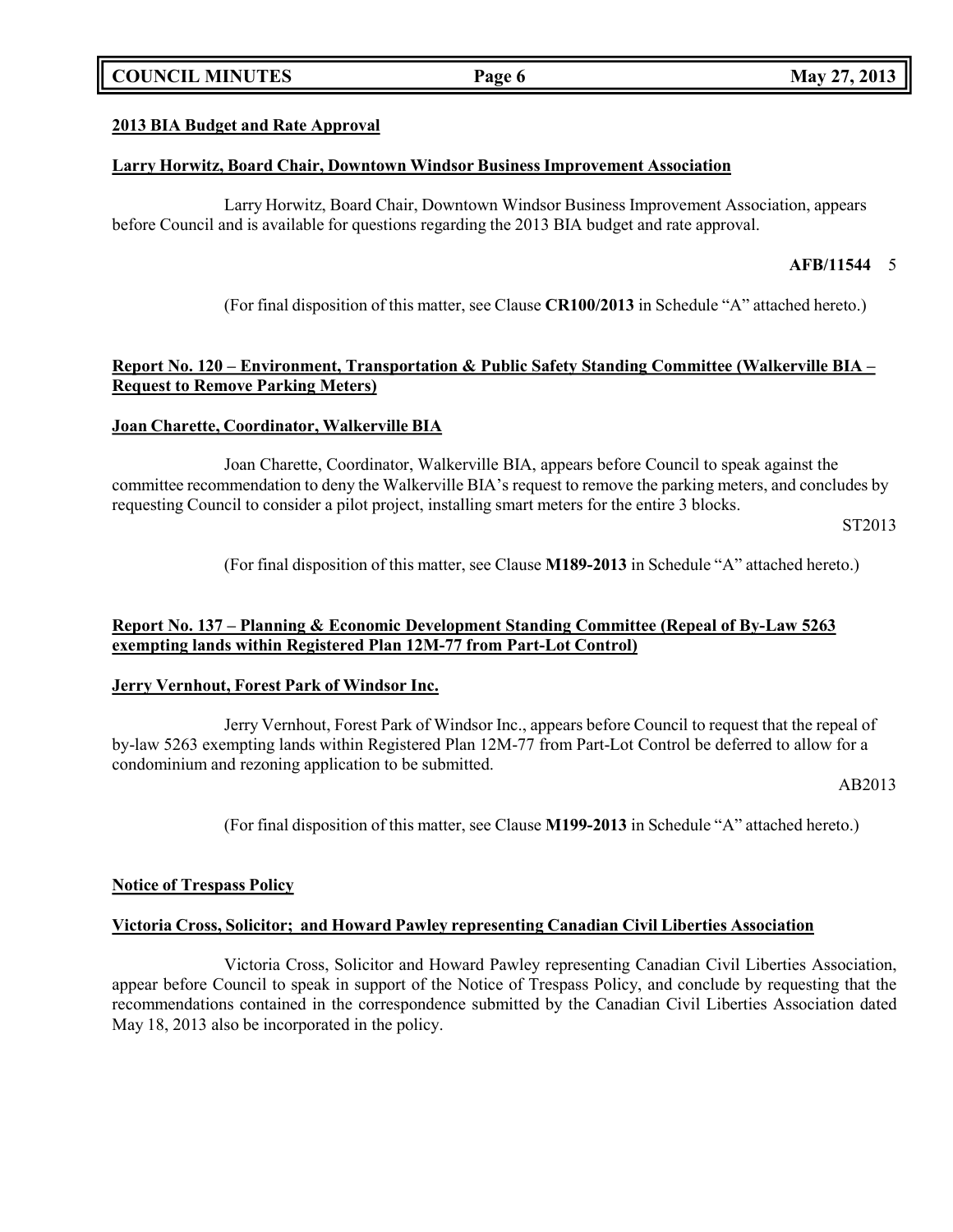# **COUNCIL MINUTES Page 7 May 27, 2013**

#### **Edy Haddad, resident**

Edy Haddad appears before Council to provide comment regarding the City's proposed "Notice of Trespass Policy", stating that he has been subjected to no-trespass orders for the last 4 years, alleging that these were used for political purposes and that corrective measures need to be put in place immediately.

### **David Hanna, resident of Ward 1**

David Hanna, resident of Ward 1, appears before Council to speak in support of the administrative recommendations for a Notice of Trespass Policy, stating that the changes that have been made are positive in nature.

#### **Anna Lynn Meloche**

Anna Lynn Meloche, appears before Council to express concerns regarding the proposed Notice of Trespass Policy, suggesting that the draft policy is too vague, and that the Charter of Rights and Freedoms need to be respected.

#### **Robert Mittag, resident of Ward 3**

Robert Mittag, resident of Ward 3, appears before Council to speak in support of the proposed Notice of Trespass policy, stating that due to the lack of a trespass policy, he was a victim of the City, and concludes by requesting that an apology letter be issued and that the no trespass notice be removed from his file.

#### **Darren Parro, resident**

Darren Parro, resident, appears before Council to express his concerns with the proposed Notice of Trespass Policy, stating that the policy infringes on his rights to conduct business with other levels of government within the City Hall campus.

#### **Jaclyn Miles, resident**

Jaclyn Miles, resident, appears before Council to speak in support of the administrative recommendation for the Notice of Trespass Policy, stating that the policy should be taken very seriously, and concludes by suggesting that the definition of "violent" or "dangerous" behaviour should be outlined more clearly.

#### **AL2013** 3

(For final disposition of this matter, see Clause **CR98/2013** in Schedule "A" attached hereto.)

### **Regular Business Items (for final disposition of these matters see Schedule "A" attached)**

None.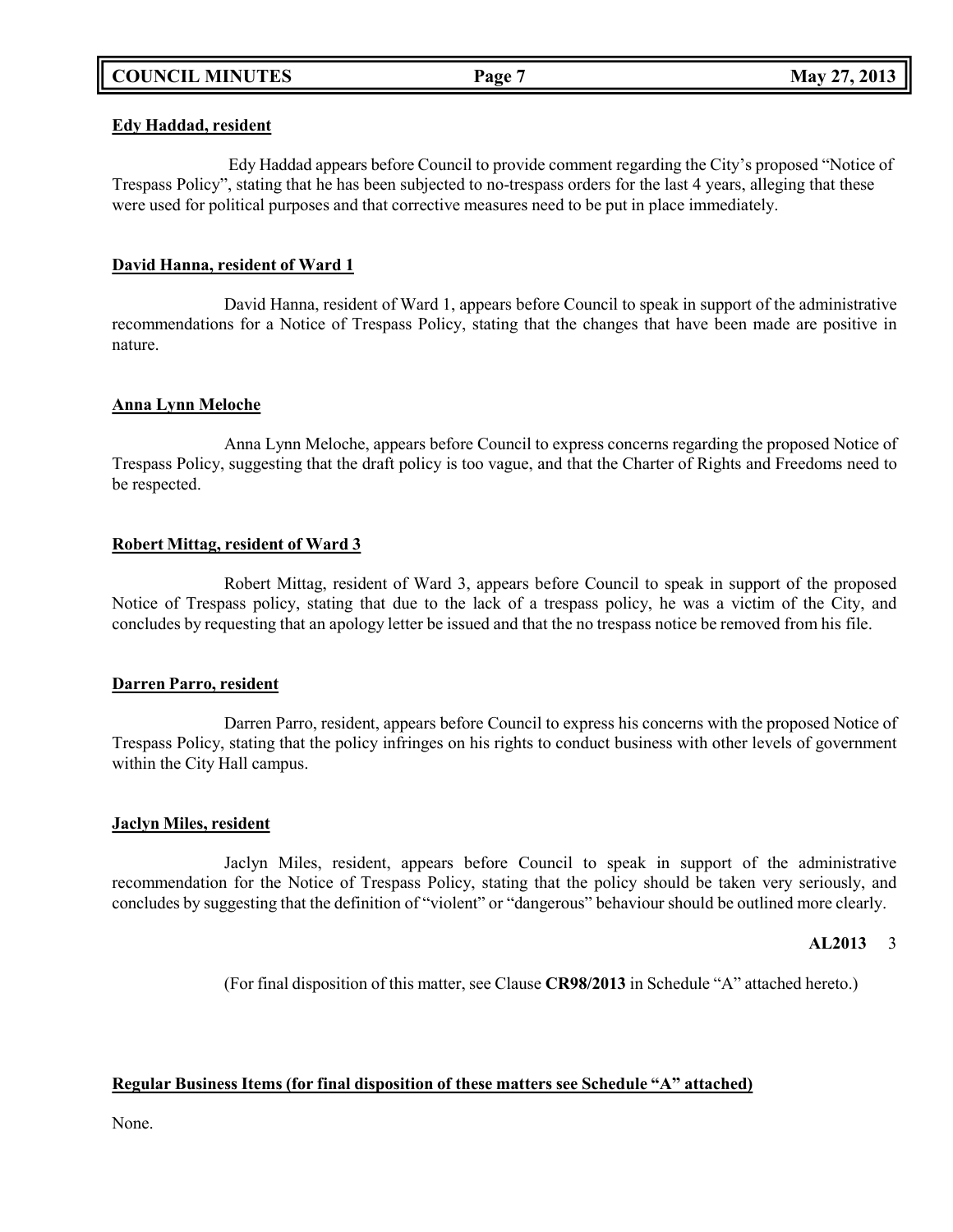| <b>COUNCIL MINUTES</b> |  |
|------------------------|--|
|------------------------|--|

# **Consideration of Committee Reports**

| M205-2013<br>as presented. | Moved by Councillor Gignac, seconded by Councillor Payne,<br>That the Report of the special In-camera meeting held May 21, 2013, BE ADOPTED                                                                                                                                    |  |  |
|----------------------------|--------------------------------------------------------------------------------------------------------------------------------------------------------------------------------------------------------------------------------------------------------------------------------|--|--|
|                            | Carried.<br>Councillor Marra was absent from the meeting when the vote was taken on this matter.<br>ACO2013                                                                                                                                                                    |  |  |
| <b>By-laws</b>             |                                                                                                                                                                                                                                                                                |  |  |
| a first and second time:   | Moved by Councillor Hatfield, seconded by Councillor Jones,<br>That the following By-laws No. 74-2013 through 82-2013 (inclusive), be introduced and read                                                                                                                      |  |  |
| 74-2013                    | "A PROVISIONAL BY-LAW TO PROVIDE FOR THE REPAIR AND IMPROVEMENT<br>OF THE $8^{TH}$ CONCESSION DRAIN", (See Item 4)                                                                                                                                                             |  |  |
| 75-2013                    | "A BY-LAW TO FURTHER AMEND BY-LAW 188-2000, BEING A BY-LAW TO<br>APPOINT PROVINCIAL OFFENCES OFFICERS FOR THE CORPORATION OF THE<br>CITY OF WINDSOR", authorized by Procedure By-Law 98-2011, adopted June 7, 2011                                                             |  |  |
| 76-2013                    | "A BY-LAW TO FURTHER AMEND BY-LAW 9023 BEING A BY-LAW TO REGULATE<br>VEHICULAR PARKING WITHIN THE LIMITS OF THE CITY OF WINDSOR ON<br>MUNICIPAL STREETS, MUNICPAL PARKING LOTS AND PRIVATE PROPERTIES",<br>authorized by CAO2294, approved April 5, 2013                       |  |  |
| 77-2013                    | "A BY-LAW TO FURTHER AMEND BY-LAW 9023 BEING A BY-LAW TO REGULATE<br>VEHICULAR PARKING WITHIN THE LIMITS OF THE CITY OF WINDSOR ON<br>MUNICIPAL STREETS, MUNICPAL PARKING LOTS AND PRIVATE PROPERTIES",<br>authorized by B5-2013, adopted March 4, 2013                        |  |  |
| 78-2013                    | "A BY-LAW TO ESTABLISH LANDS AS A PUBLIC HIGHWAY KNOWN AS<br>WYANDOTTE STREET EAST, IN THE CITY OF WINDSOR", authorized by CR76/2011,<br>adopted February 28, 2011                                                                                                             |  |  |
| 79-2013                    | "A BY-LAW TO FURTHER AMEND BY-LAW NUMBER 8600 CITED AS THE "CITY<br>OF WINDSOR ZONING BY-LAW"", authorized by M163-2013, adopted May 6, 2013                                                                                                                                   |  |  |
| 80-2013                    | "A BY-LAW TO ESTABLISH THE POSITIONS OF SCREENING OFFICER AND<br>HEARING OFFICER FOR THE PURPOSE OF PARKING BY-LAW 9023", authorized by<br>M148-2013, adopted April 22, 2013                                                                                                   |  |  |
| 81-2013                    | "A BY-LAW TO FURTHER AMEND BY-LAW NUMBER 245-2004 A BY-LAW FOR<br>THE REGISTRATION AND LICENSING OF DOGS AND FOR THE CONTROL OF<br>DOGS GENERALLY WITHIN THE CITY OF WINDSOR", (See Report No. 130 of the<br>Environment, Transportation and Public Safety Standing Committee) |  |  |
| 82-2013                    | "A BY-LAW TO CONFIRM THE PROCEEDINGS OF THE COUNCIL OF THE<br>CORPORATION OF THE CITY OF WINDSOR AT ITS MEETING HELD ON THE<br>TWENTY-SEVENTH DAY OF MAY, 2013"                                                                                                                |  |  |
|                            | Carried.                                                                                                                                                                                                                                                                       |  |  |

**COUNCIL Page 8 May** 27, 2013

Councillor Marra was absent from the meeting when the vote was taken on this matter.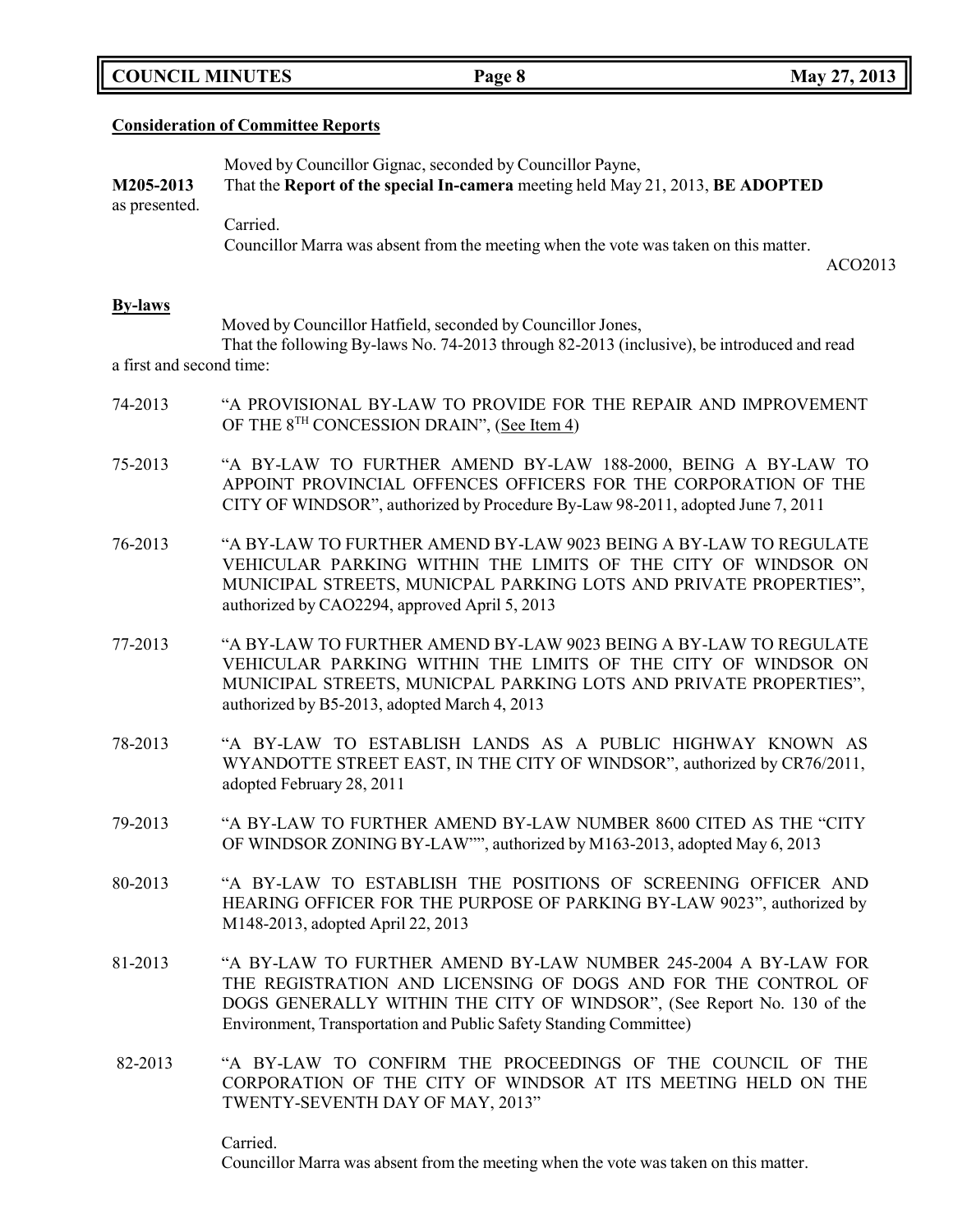| <b>COUNCIL MINUTES</b> | Page 9 | May 27, 2013 |
|------------------------|--------|--------------|
|                        |        |              |

Moved by Councillor Maghnieh, seconded by Councillor Payne,

That the Committee of the Whole does now rise and report to Council respecting the business items considered by the Committee:

- **1) Communication Items (as amended)**
- **2) Consent Agenda (as amended)**
- **3) Items Deferred**
- **Items Referred**
- **4) Consideration of the Balance of Business Items (see Schedule "A")**
- **5) Committee Reports (as presented)**
- **6) By-laws given first and second readings (as presented)**

Carried.

Councillor Marra was absent from the meeting when the vote was taken on this matter.

## **Notices of Motion**

Moved by Councillor Jones, seconded by Councillor Hatfield,

**M206-2013** That Rule 13.9 of the Procedure By-law **BE WAIVED** to permit the introduction of a motion for consideration without prior notice regarding the use of Ward Funds to pay for landscaping for an organization in Ward 2.

Carried.

Councillor Marra was absent from the meeting when the vote was taken on this matter.

Moved by Councillor Jones, seconded by Councillor Hatfield,

**M207-2013** That Section 5.1 and 5.2 of the Ward Fund Policy **BE WAIVED** to allow for the allocation of Ward Funds to an upset limit of \$1600.00 to pay for landscaping at Assisted Living Southwestern Ontario located at 3141 Sandwich Street, located in Ward 2.

Carried.

Councillor Marra was absent from the meeting when the vote was taken on this matter.

### **Third Reading of By-laws**

Moved by Councillor Sleiman, seconded by Councillor Valentinis,

That the following By-laws No. 75-2013 through 82-2013 (inclusive), having been read a first and second time be now read a third time and finally passed and that the Mayor and Deputy Clerk **BE AUTHORIZED** to sign and seal the same notwithstanding any contrary provision of the Council.

Carried.

Councillor Marra was absent from the meeting when the vote was taken on this matter.

### **Petitions**

None presented.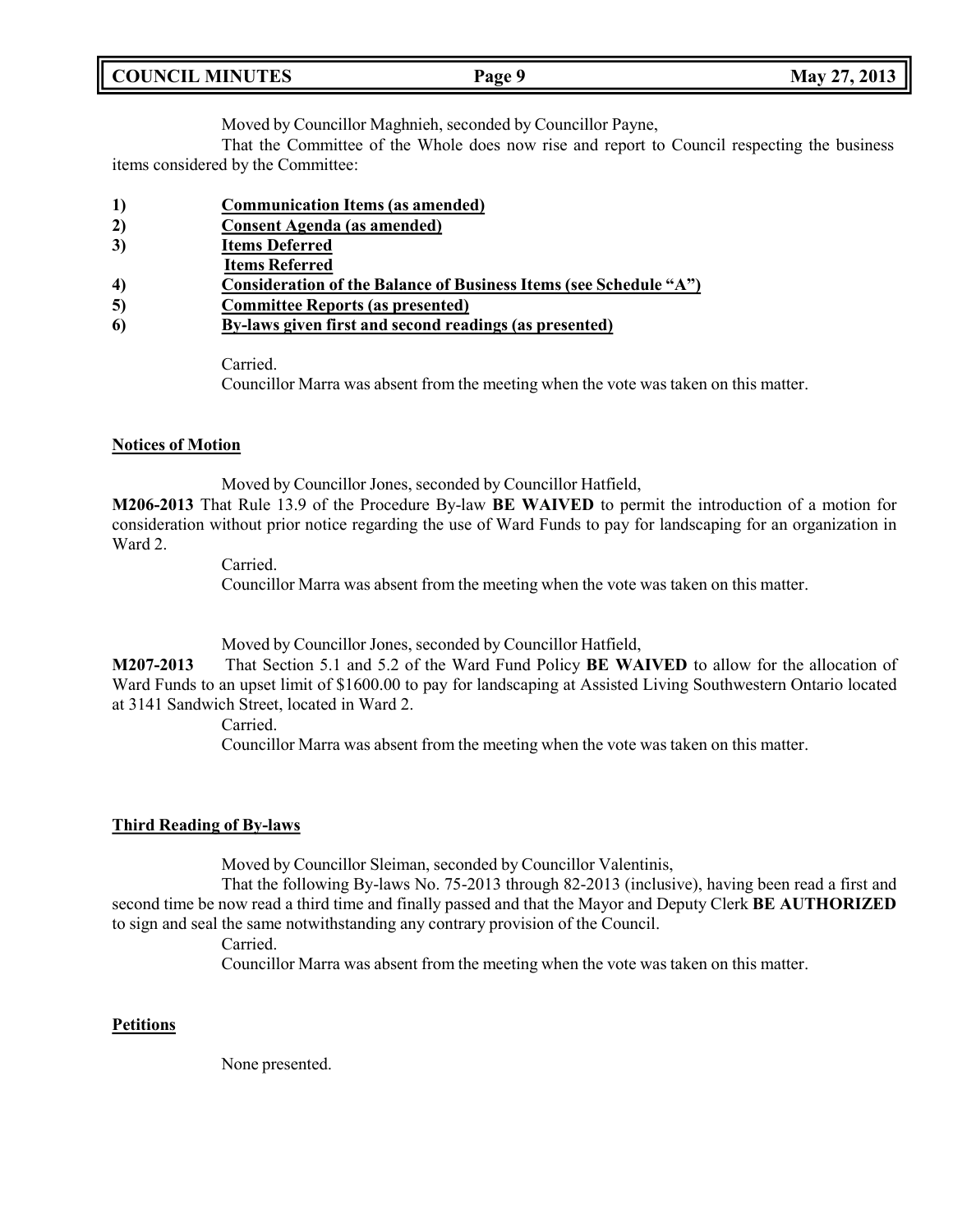## **COUNCIL MINUTES Page 10 May 27, 2013**

#### **Council Questions**

Moved by Councillor Dilkens, seconded by Councillor Valentinis,

**M208-2013** That the following Council Question by Councillor Dilkens **BE APPROVED**, and that Administration **BE DIRECTED** to proceed with the necessary actions to respond to the Council Question in the form of a written report, consistent with Council's instructions, and in accordance with Section 17.1 of the Procedure By-law 98-2011:

> **CQ17-2013** Asks that administration look at an appropriate lumen intensity standard with respect to new digital signage contemplated for installation within the City of Windsor.

> > SBS2013

Carried. Councillor Marra was absent from the meeting when the vote was taken on this matter.

#### **Adjournment**

Moved by Councillor Jones, seconded by Councillor Maghnieh, That this Council meeting stand adjourned until the next regular meeting of Council or at the call

#### of the Mayor.

Carried.

Councillor Marra was absent from the meeting when the vote was taken on this matter.

Accordingly, the meeting is adjourned at 7:42o'clock p.m.

**MAYOR**

# **DEPUTY CITY CLERK**

### **THIS IS A DRAFT COPY**

## **SUPERVISOR OF COUNCIL SERVICES/DEPUTY CITY CLERK**

## **DEPUTY CITY CLERK/SENIOR MANAGER OF COUNCIL SERVICES**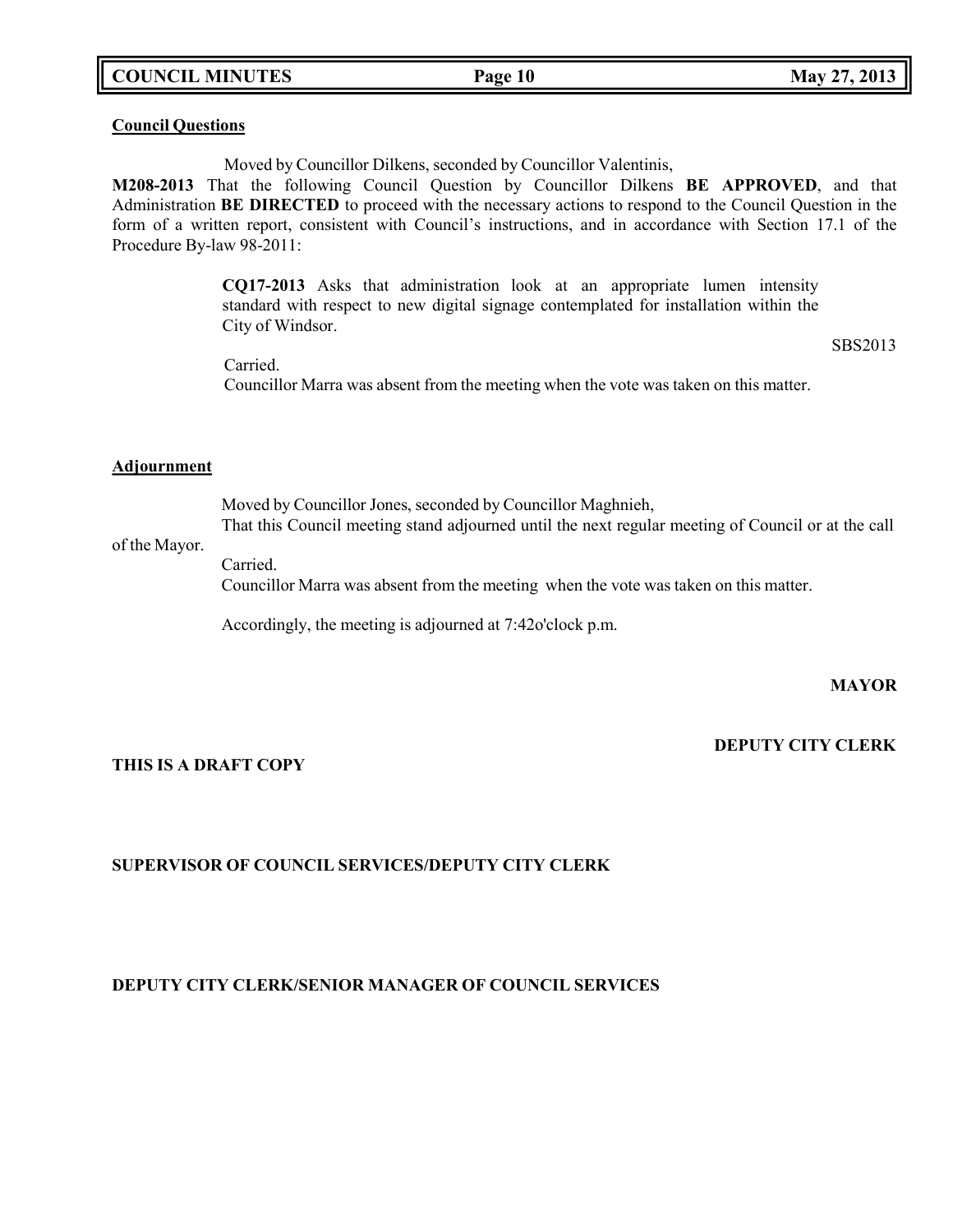# **COUNCIL MINUTES Page 11 May 27, 2013**

Payne Sleiman

CR96/2013 That the following low tender **BE ACCEPTED:**

| <b>TENDERER:</b> | <b>SLR Contracting Group Inc.</b> |  |
|------------------|-----------------------------------|--|
|                  | 6260 Westar Dr.                   |  |
|                  | Windsor, ON N9J0B5                |  |

**TENDER NO.: 18-13**

### **TOTAL TENDER PRICE: \$2,297,500 (excluding HST)**

and that the Chief Administrative Officer and City Clerk **BE AUTHORIZED** to sign a contract with the low tenderer, satisfactory in technical content to the City Engineer, in financial content to the City Treasurer, and in form to the City Solicitor. The costs will **BE CHARGED** to chartfield 007-5410-1790-02942-7103005.

Carried.

Report Number **16544 SW/11679 C1**

#### Payne Sleiman

### CR97/2013

That the request from Margaret Mary Sokol and Paul Andrew Sokol to purchase a 10' X 114' parcel of land abutting the easterly limit of Edward Avenue and the northerly limit of the improved property municipally known as 1212 Edward Avenue at the purchase price of \$6,000.00 plus HST as applicable **BE DENIED.**

Carried.

Report Number **16550 APM2013 C2**

Gignac Dilkens

CR98/2013 That the report of the City Solicitor dated March 21, 2013 entitled "Notice of Trespass Policy" (**attached** as Appendix A) **BE RECEIVED**; and further

That the City **ADOPT** the "Notice of Trespass Policy" **attached** to the May 9, 2013 memo authored by Senior Legal Counsel, as amended to include the following additions:

**Recommendation No. 2** as contained in the May 18, 2013 letter from the Canadian Civil Liberties Association (**attached** as Appendix B):

 $\bullet$ The subject of the notice should be permitted to make representations to the City Solicitor

**Recommendation No. 3** as contained in the May 18, 2013 letter from the Canadian Civil Liberties Association: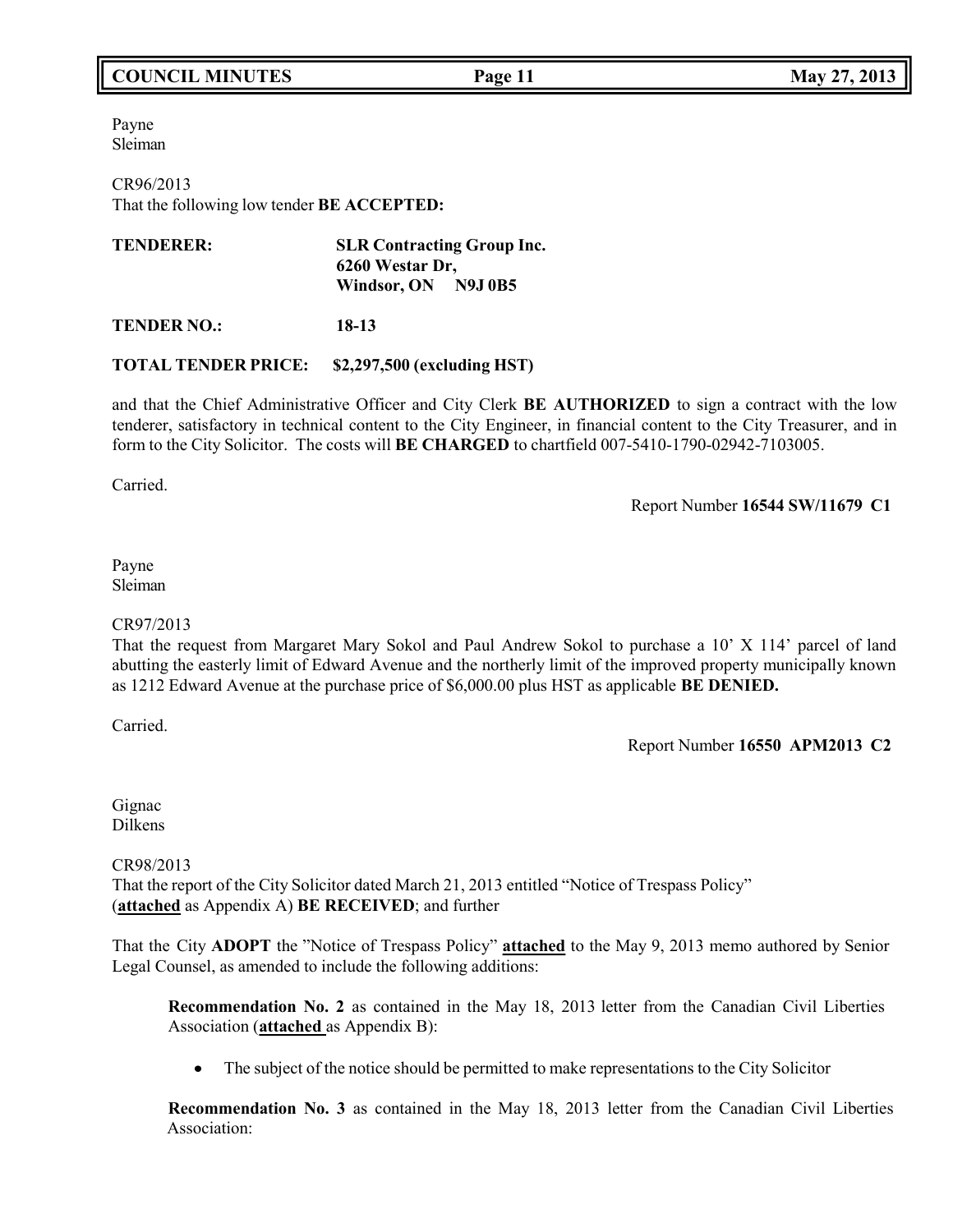That the default position for an individual receiving a first trespass notice be much shorter ( a week or ten days for example) with the possibility of lengthier notices in only the most serious cases.

**Recommendation No. 4** as contained in the May 18, 2013 letter from the Canadian Civil Liberties Association:

 The policy should reflect that long-term bans are the rare exception, rather than the rule.  $\bullet$ 

**Recommendation No.6** as contained in the May 18, 2013 letter from the Canadian Civil Liberties Association:

> As the City Solicitor will generally be the individual issuing the Notices at first instance, this  $\bullet$ individual should not be the one advising the CAO on matters related to appeals.

### Carried.

Councillor Marra was absent from the meeting when the vote was taken on this matter.

Report Number **16478 AL2013 3**

Appendices Policy

#### Payne Sleiman

### CR99/2013

That Council ADOPT the drainage report for the Repair and Improvement to the 8<sup>th</sup> Concession Drain North by Provisional By-law 74/2013 in accordance with Section 45 of *the Drainage Act;* and

That Council **AUTHORIZE** a by-law to impose upon the lands in Windsor are assessed for the Special Benefit and Outlet Costs the assessment with which it is chargeable in accordance with Section 61 of the *Draining Act.*

Carried.

Report Number **16527 SW/11446 C4**

Payne Sleiman

# CR100/2013

THAT City Council **APPROVE** the 2013 Business Improvement Area Budget Submissions (Appendix A through I) and related levy requests as detailed in Table 1; and

THAT City Council **APPROVE** the request of the Downtown Business Improvement Area for repayment of funds owing to the City as a result of an assessment appeal matter of \$126,691 over a 5 year period interest free; and

THAT City Council **APPROVE** the 2013 rates for purposes of levying the approved levy as detailed in Table 2; and

THAT the City Solicitor **BE DIRECTED** to approve the necessary by-law for purposes of levying and collecting the funds to be raised.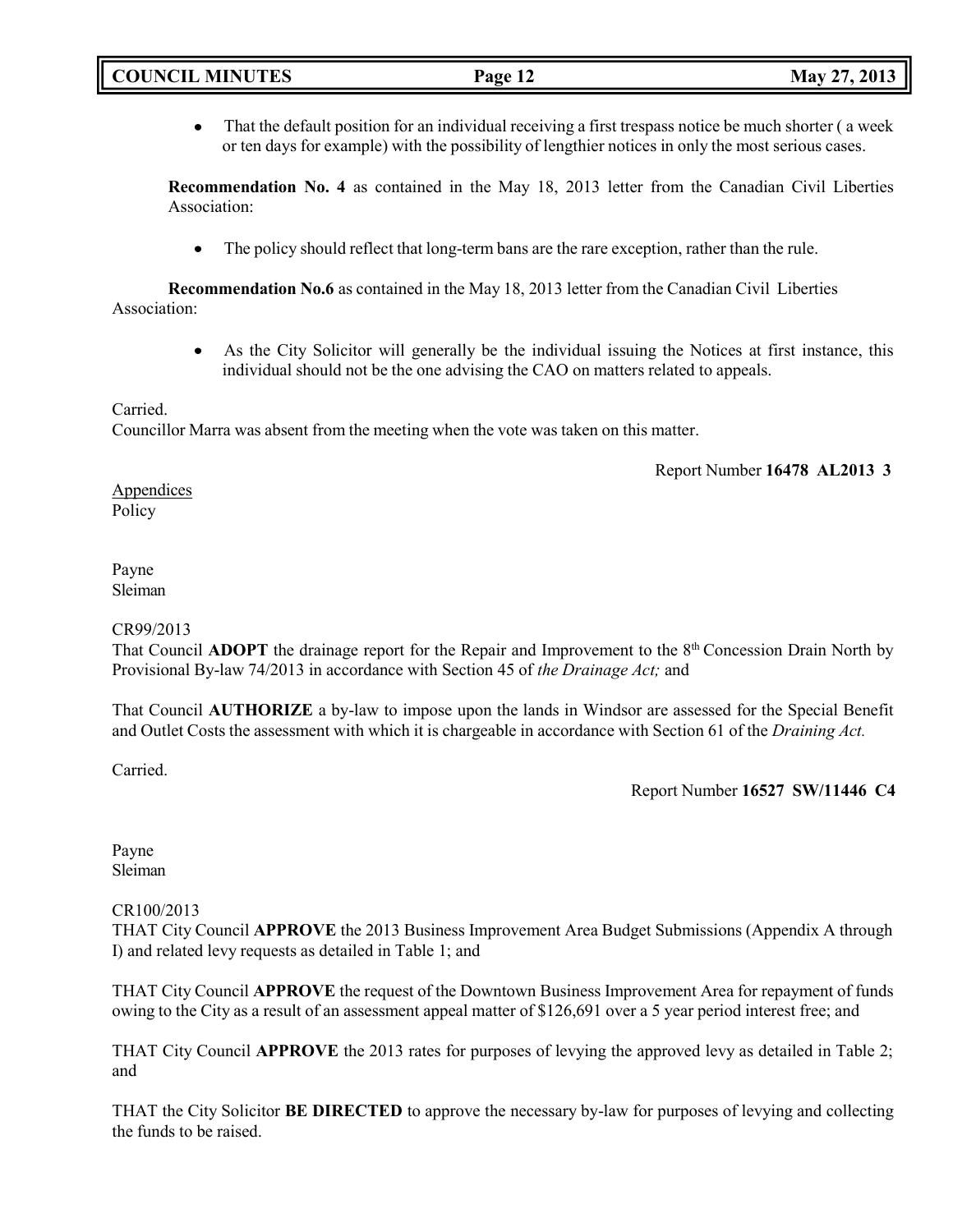# **COUNCIL MINUTES Page 13 May 27, 2013**

## Carried.

Payne Sleiman

### CR101/2013

THAT tender 08-07 (Supply & Application of Salt Brine) with Pollard Highway Products Ltd.)

**BE EXTENDED** for three years as afforded in the current contract at a cost of \$127,387.80 (excluding HST) and adjusted annually by terms contained in the contract for the 2014-2015 and 2015-2016 winter maintenance seasons.

Carried.

Report Number **16530 SW/9857 C6**

Payne Sleiman

### CR102/2013

THAT Council **APPROVE** the extension of contract 03-06 with Amico Contracting and Engineering for a further three years as afforded in the current contract at a cost of \$682,155 (excluding HST) and adjusted per annum by terms contained in the contract for the 2014-2015 and 2015-2016 winter maintenance seasons; and

THAT Council **APPROVE** the extension of contract 04-06 with Coco Paving for a further three years as afforded in the current contract at a cost of \$1,228,317.55 (excluding HST) and adjusted per annum by terms contained in the contract for the 2014-2015 and 2015-2016 winter maintenance seasons.

Carried.

# Report Number **16531 SW/9156 SW/9155 C7**

Payne Sleiman

CR103/2013 THAT City Council **AUTHORIZE** that the list of properties (as identified in Appendix A) **BE VESTED** in the name of the Municipality; and

THAT City Council **AUTHORIZE** the City Treasurer/designate to remove from the tax roll property taxes in the amount of \$675,506.02 (inclusive of education tax) plus any additional levies or penalties that may be added from the date of this report until the date of actual write-off.

Carried.

Report Number **16551 AF2013 C8**

Payne Sleiman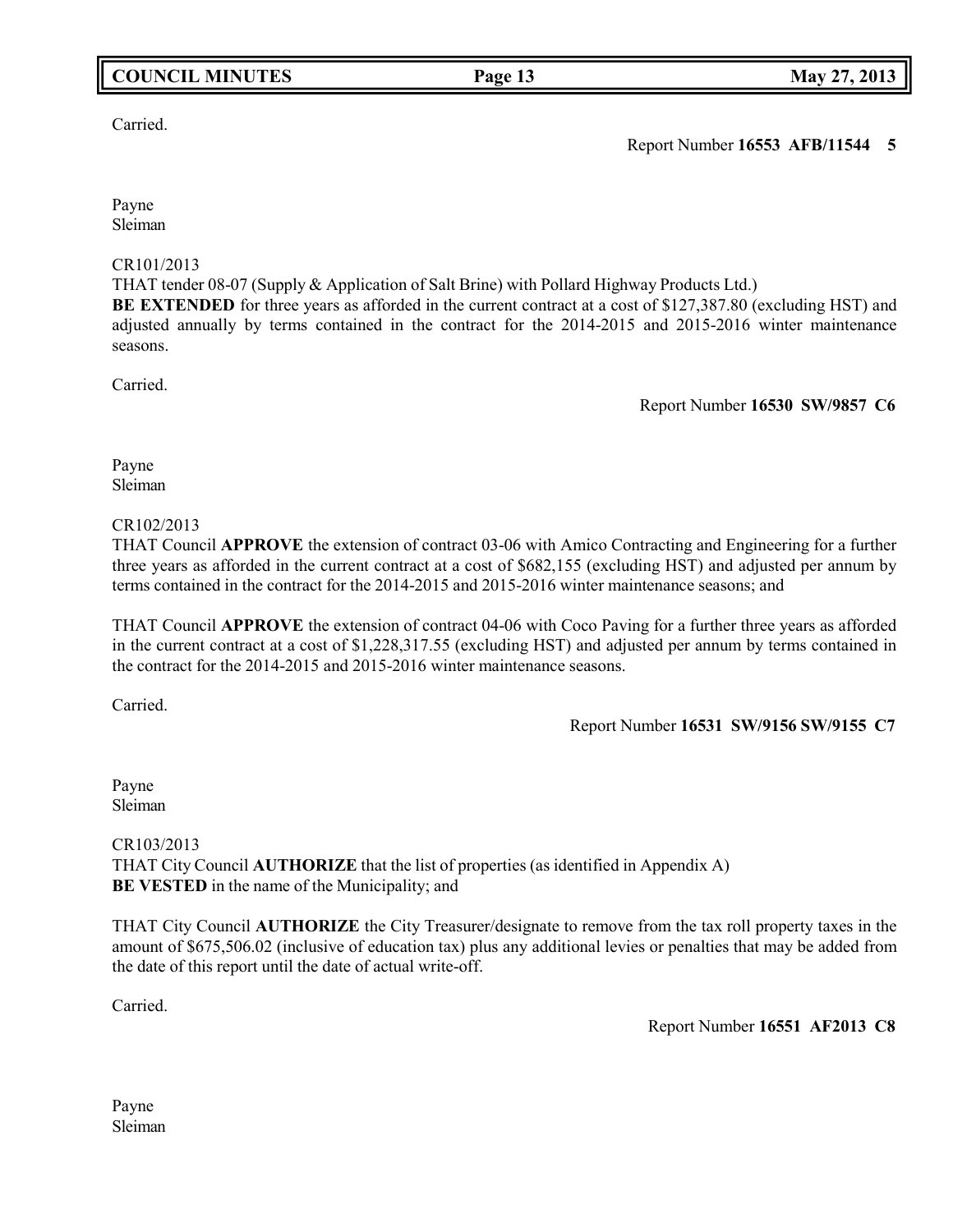# **COUNCIL MINUTES Page 14 May 27, 2013**

#### CR104/2013

THAT Council **CONFIRM** and **RATIFY** this report on the transfer of \$175,971 surplus program funding (100% Provincial) from Ministry of Municipal Affairs and Housing (MMAH) rent bank funds to the Windsor Essex Community Housing Corporation; and further

THAT the CAO and Community Development & Health Commissioner **BE AUTHORIZED** to execute an Agreement between The City of Windsor and WECHC to continue delivery of the Rent Bank program. The agreement would utilize \$175,971 of surplus program funding (100% Provincial) from Ministry of Municipal Affairs and Housing (MMAH) and would **BE SUBJECT** to the agreement being in a form satisfactory to the City Solicitor; satisfactory in financial content to the City Treasurer, and satisfactory in technical content to the Executive Director of Housing and Children's Services.

Carried.

Report Number **16564 SS/4274 C9**

#### **STANDING COMMITTEE RESOLUTIONS**

Moved by Councillor Gignac, seconded by Councillor Valentinis, **M189-2013** That **Report No. 120 of the Environment, Transportation & Public Safety Standing Committee** of its meeting held March 20, 2013 regarding "Walkerville BIA: Request to Remove Parking Meters" **BE ADOPTED** as presented.

Carried.

Report Number 16167 ST2013

Moved by Councillor Payne, seconded by Councillor Sleiman,

**M190-2013** That **Report No. 130 of the Environment, Transportation & Public Safety Standing Committee** of its meeting held April 24, 2013 regarding "Housekeeping Amendments to By-Law No. 245-2004 – A By-Law for the Registration and Licensing of Dogs and for the Control of Dogs Generally within the City of Windsor" **BE ADOPTED** as presented.

Carried.

Report Number 16499 AB2013

Moved by Councillor Payne, seconded by Councillor Sleiman,

**M191-2013** That **Report No. 131 of the Environment, Transportation & Public Safety Standing Committee** of its meeting held April 24, 2013 regarding "Rose Street & Westminster Boulevard All-Way Stop Request" **BE DEFERRED** to the June 4, 2013 meeting of Council to allow for Councillor Marra to be in attendance.

Carried.

Report Number 16496 ST2013

Moved by Councillor Payne, seconded by Councillor Sleiman,

**M192-2013** That **Report No. 132 of the Environment, Transportation & Public Safety Standing Committee** of its meeting held April 24, 2013 regarding "CQ5-2013 Labelle Street and Dominion Boulevard – Motorist and Pedestrian Safety" **BE ADOPTED** as presented.

Carried.

Report Number 16495 ST2013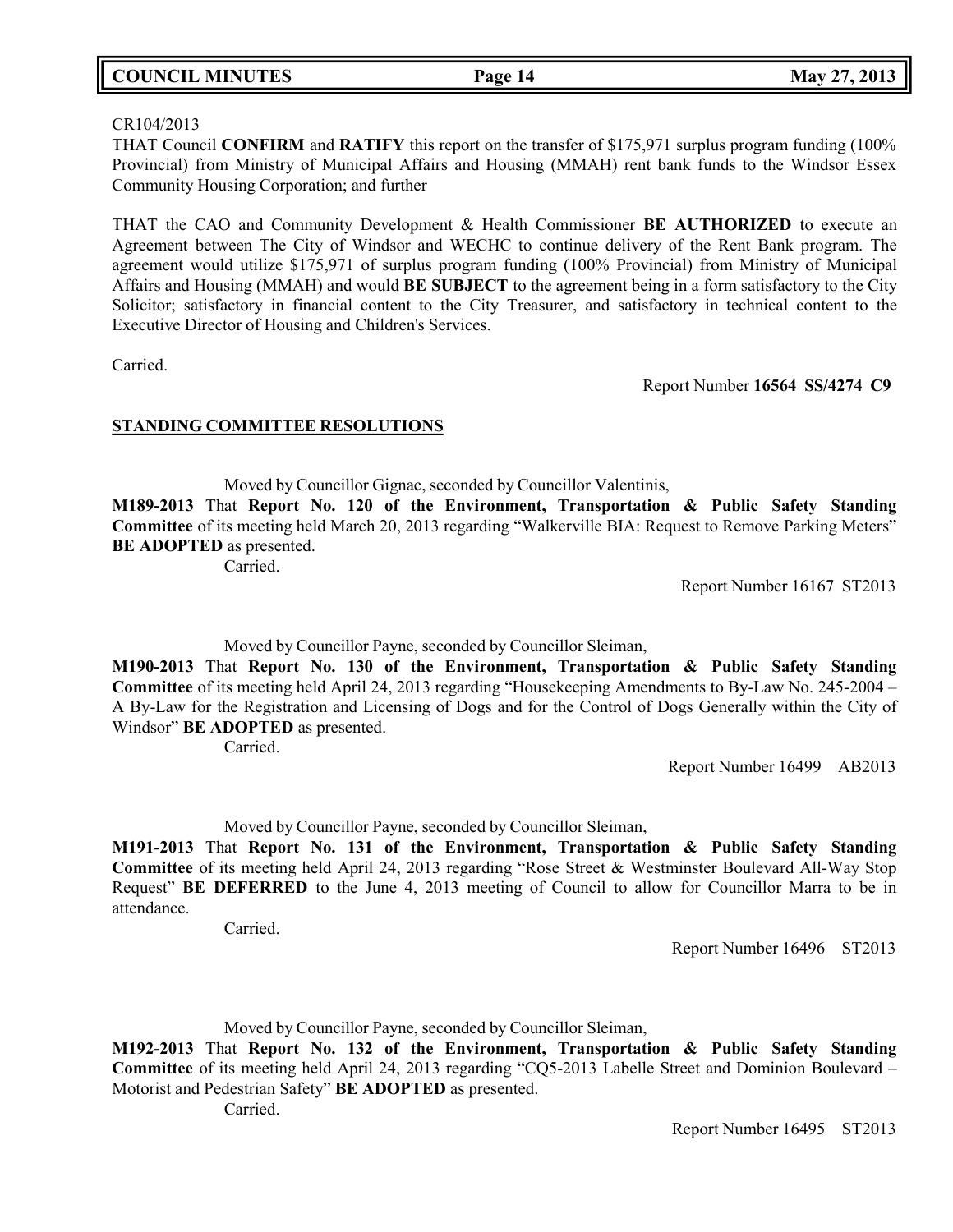| <b>COUNCIL MINUTES</b> | Page 15 | May 27, 2013 |
|------------------------|---------|--------------|
|                        |         |              |

Moved by Councillor Payne, seconded by Councillor Sleiman,

**M193-2013** That **Report No. 133 of the Environment, Transportation & Public Safety Standing Committee** of its meeting held April 24, 2013 regarding "Minutes of the Windsor-Essex County Environment Committee meeting held March 7, 2013" **BE ADOPTED** as presented.

Carried.

Moved by Councillor Payne, seconded by Councillor Sleiman,

**M194-2013** That **Report No. 134 of the Environment, Transportation & Public Safety Standing Committee** of its meeting held April 24, 2013 regarding "Report No. 69 of the Windsor-Essex County Environment Committee meeting held March 7, 2013" pertaining to petroleum coke being stock piled along the Detroit River shoreline **BE ADOPTED** as presented.

Carried.

MB2013

MB2013

MB2013

MB2013

Moved by Councillor Payne, seconded by Councillor Sleiman,

**M195-2013** That **Report No. 135 of the Environment, Transportation & Public Safety Standing Committee** of its meeting held April 24, 2013 regarding "Report No. 70 of the Windsor-Essex County Environment Committee meeting held March 7, 2013" pertaining to the Asian Carp Crisis in the Great Lakes **BE ADOPTED** as presented.

Carried.

Moved by Councillor Payne, seconded by Councillor Sleiman,

**M196-2013** That **Report No. 136 of the Environment, Transportation & Public Safety Standing Committee** of its meeting held April 24, 2013 regarding "Minutes of the Windsor Licensing Commission meeting held February 28, 2013" **BE ADOPTED** as presented.

Carried.

Moved by Councillor Hatfield, seconded by Councillor Jones,

**M197-2013** That **Report No. 137 of the Environment, Transportation & Public Safety Standing Committee** of its meeting held April 24, 2013 regarding "Report No. 55 of the Windsor Bicycling Committee" pertaining to Revised Terms of Reference for fundraising initiatives **BE ADOPTED** as presented.

Carried.

MB2013

Moved by Councillor Payne, seconded by Councillor Sleiman,

**M198-2013** That **Report No. 138 of the Environment, Transportation & Public Safety Standing Committee** of its meeting held April 24, 2013 regarding "Report No. 68 of the Windsor-Essex County Environment Committee" pertaining to Revised Terms of Reference for composition and selection of members **BE ADOPTED** as presented.

Carried.

MB2013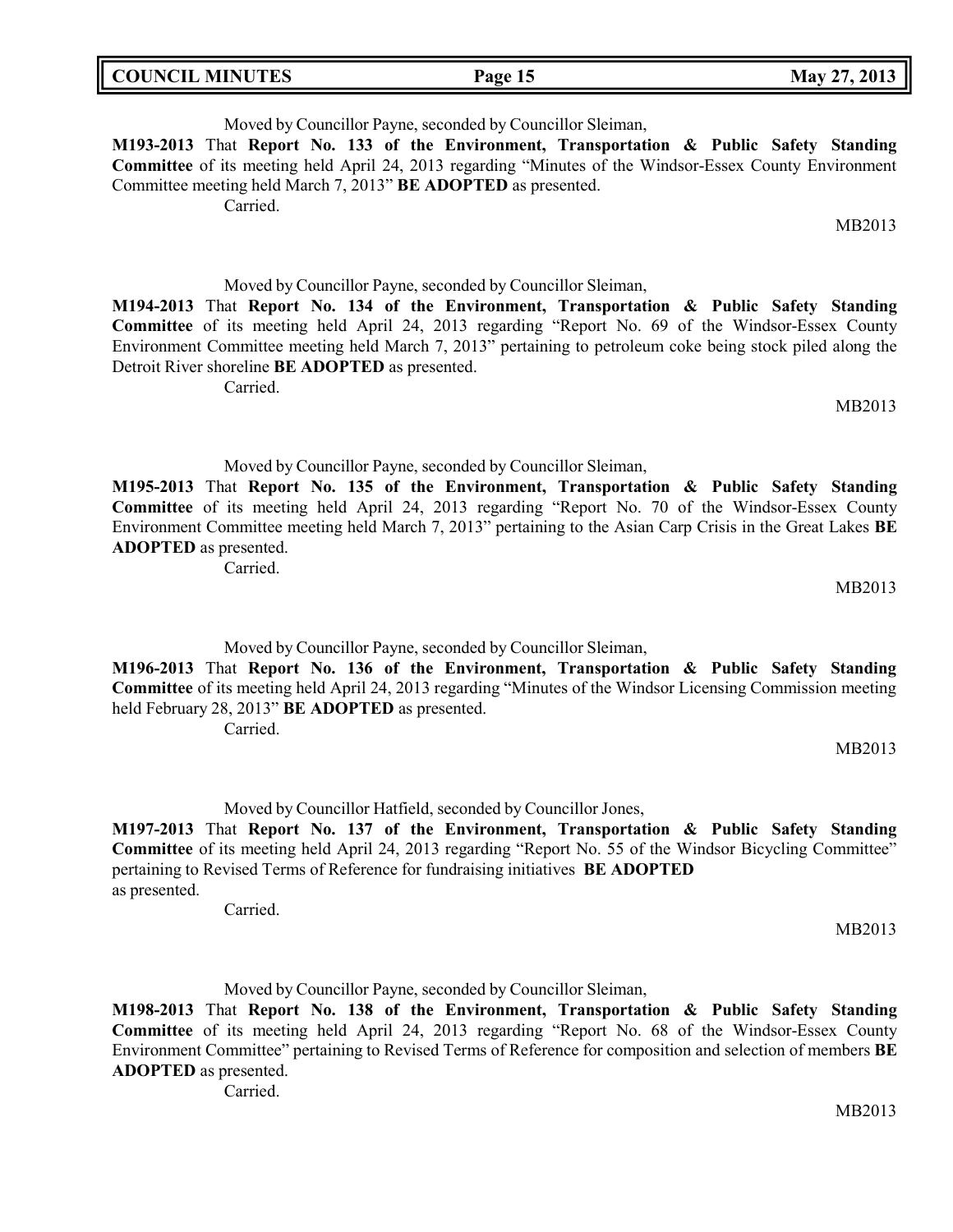| <b>COUNCIL MINUTES</b> | Page 16 | May 27, 2013 |
|------------------------|---------|--------------|
|                        |         |              |

Moved by Councillor Payne, seconded by Councillor Sleiman,

**M199-2013** That **Report No. 137 of the Planning & Economic Development Standing Committee Standing Committee** of its meeting held April 15, 2013 regarding "Repeal of By-Law 5263 exempting lands within Registered Plan 12M-77 from Part-Lot Control" **BE DEFERRED** at least 21 days to allow the applicant to submit Condominium and Rezoning application.

Carried.

Report Number 16487 AB2013

### **STANDING COMMITTEE REPORTS**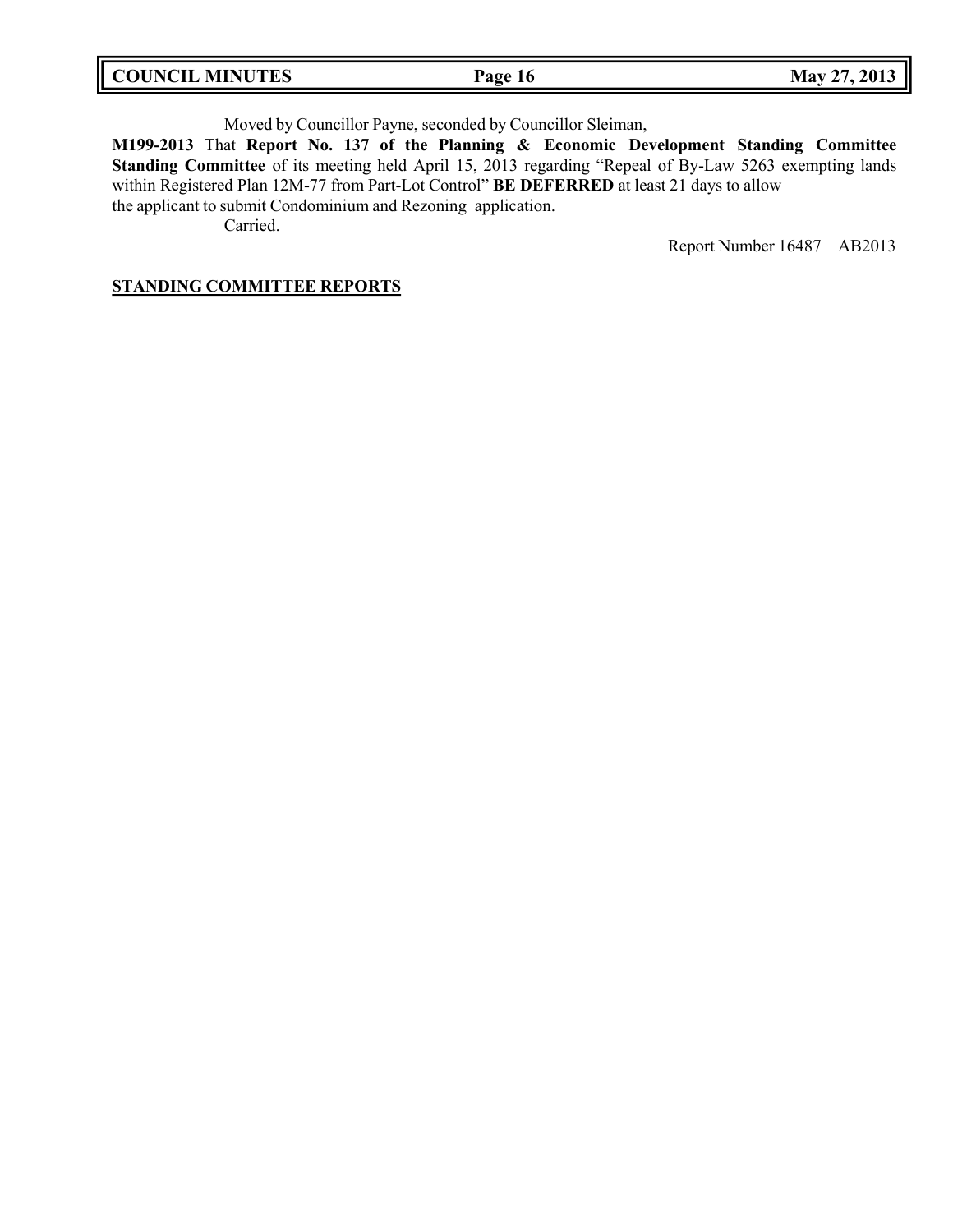**COUNCIL MINUTES Page 17 May 27, 2013**

**Adopted by Council at its meeting held May 27, 2013 [M189-2013] DEFERRED to the May 21, 2013 meeting of Council as adopted by Council at its meeting held April 8, 2013 [M122-2013] /AA**

Windsor, Ontario April 8, 2013

## **REPORT NO. 120** of the **ENVIRONMENT, TRANSPORTATION & PUBLIC SAFETY STANDING COMMITTEE** of its meeting held March 20, 2013

**Present: Councillor J. Gignac Councillor A. Halberstadt Councillor R. Jones, Councillor H. Payne Councillor F. Valentinis, Chair**

That the following recommendations of the Environment, Transportation and Public Safety Standing Committee **BE APPROVED:**

> Moved by Councillor Gignac, seconded by Councillor Payne, **THAT** the request by the Walkerville BIA for the removal of parking meters

#### **BE DENIED**.

Carried. **Councillor Halberstadt voting nay.**

**Clerk's Note: The report authored by the Manager of Traffic Operations dated November 1, 2012 entitled "WALKERVILLE BIA: Request to Remove Parking Meters" is** *attached* **as background information.**

**Livelink 16167, ST2013**

**CHAIRPERSON**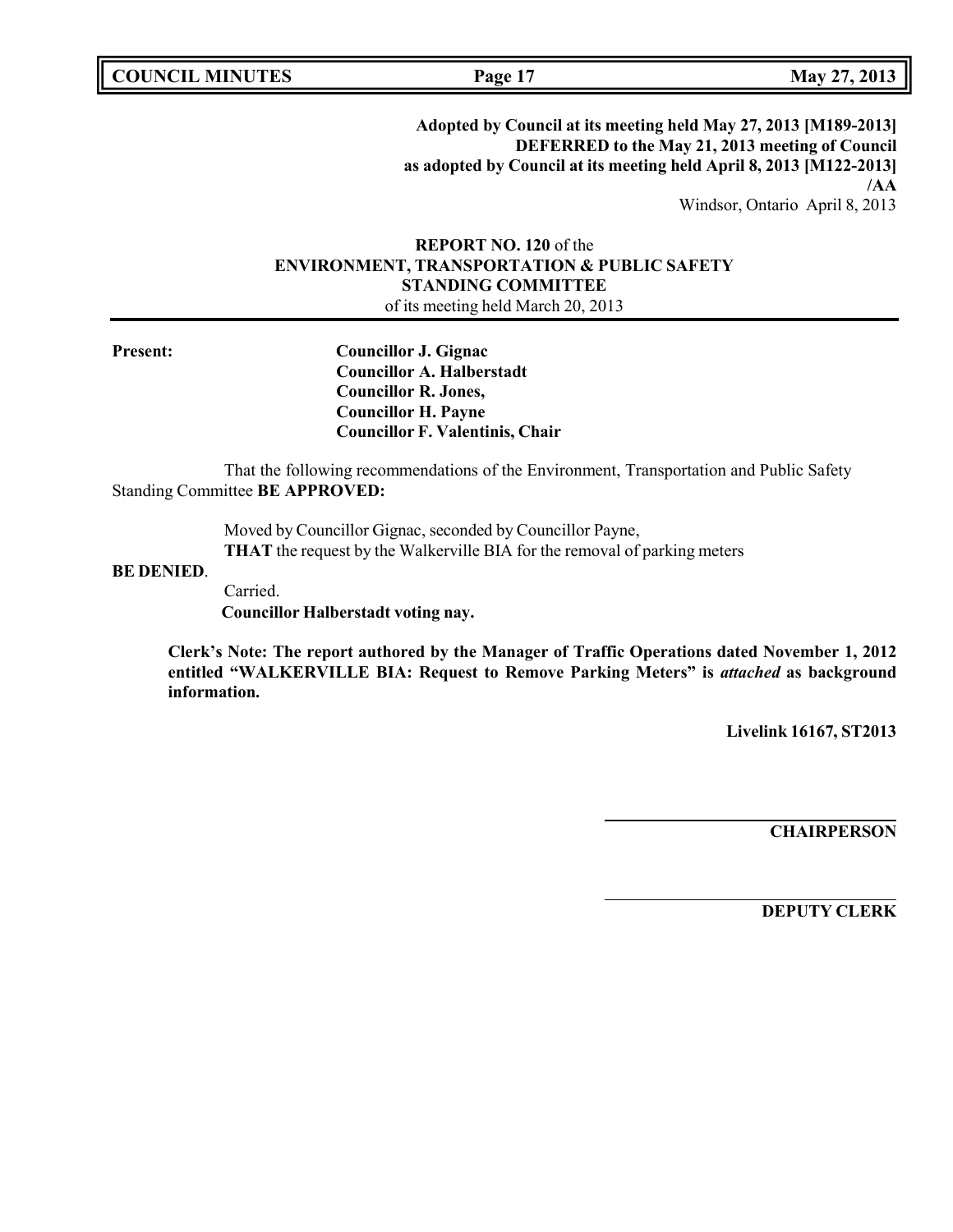**COUNCIL MINUTES Page 18 May 27, 2013**

**Adopted by Council at its meeting held May 27, 2013 [M190-2013] /AA Windsor, Ontario May 21, 2013**

### **REPORT NO. 130** of the **ENVIRONMENT, TRANSPORTATION & PUBLIC SAFETY STANDING COMMITTEE** of its meeting held April 24, 2013

**Present: Councillor J. Gignac Councillor A. Halberstadt Councillor R. Jones, Councillor H. Payne Councillor F. Valentinis, Chair**

That the following recommendations of the Environment, Transportation and Public Safety Standing Committee **BE APPROVED:**

**Moved by Councillor Jones, seconded by Councillor Halberstadt,**

**THAT** Section 26(1) of By-law 245-2004 **BE AMENDED** by changing the term "potentially dangerous dog" to "restricted dog".

Carried.

**Clerk's Note: The administrative report authored by the Manager of By-law Enforcement dated March 11, 2013 entitled "***Housekeeping Amendments to By-law No. 245-2004 – A By-law for the Registration and Licensing of Dogs and for the Control of Dogs Generally within the City of Windsor***" is** *attached* **as background information.**

**LIVELINK 16499, AB2013**

**CHAIRPERSON**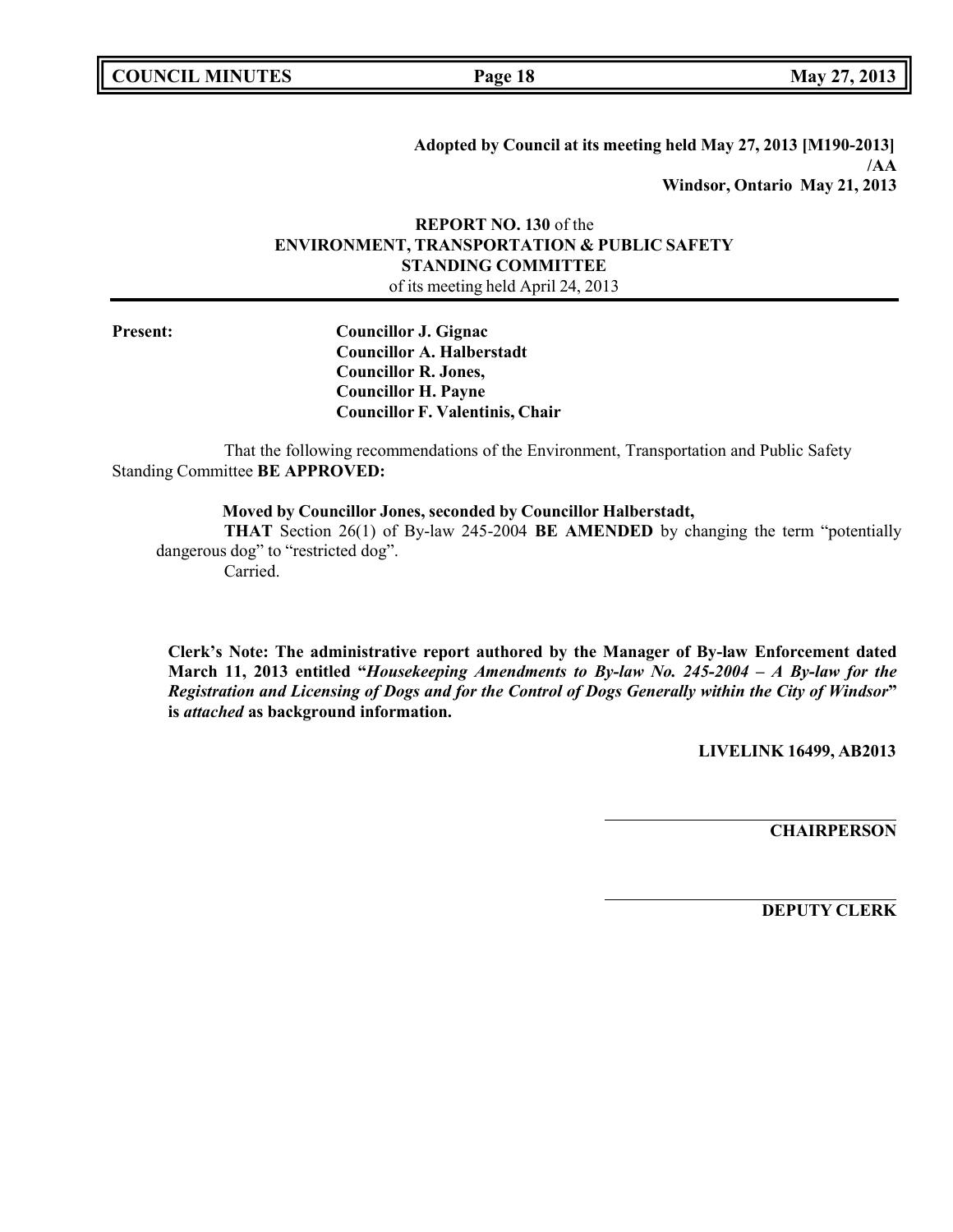**COUNCIL MINUTES Page 19 May 27, 2013**

**DEFERRED to the June 4, 2013 meeting of Council to allow for Councillor Marra to be in attendance Adopted by Council at its meeting held May 27, 2013 [M191-2013] /AA** Windsor, Ontario May 21, 2013

**REPORT NO. 131** of the **ENVIRONMENT, TRANSPORTATION & PUBLIC SAFETY STANDING COMMITTEE**

of its meeting held April 24, 2013

**Present: Councillor J. Gignac Councillor A. Halberstadt Councillor R. Jones, Councillor H. Payne Councillor F. Valentinis, Chair**

That the following recommendations of the Environment, Transportation and Public Safety Standing Committee **BE APPROVED:**

**Moved by Councillor Payne, seconded by Councillor Gignac,**

**THAT** the report Rose Street & Westminster Boulevard All-Way Stop Request from the City Engineer **BE RECEIVED** for information, and

**THAT** Westminster Boulevard issues, along with those of nearby parallel streets,

**BE REFERRED** to the updated City of Windsor Traffic Calming Policy once the Policy has been adopted. Carried.

**Clerk's Note: The administrative report authored by the City Engineer dated April 9, 2013 entitled "***Rose Street & Westminster Boulevard All-Way Stop Request***" is** *attached* **as background information.**

**LIVELINK 16496, ST2013**

**CHAIRPERSON**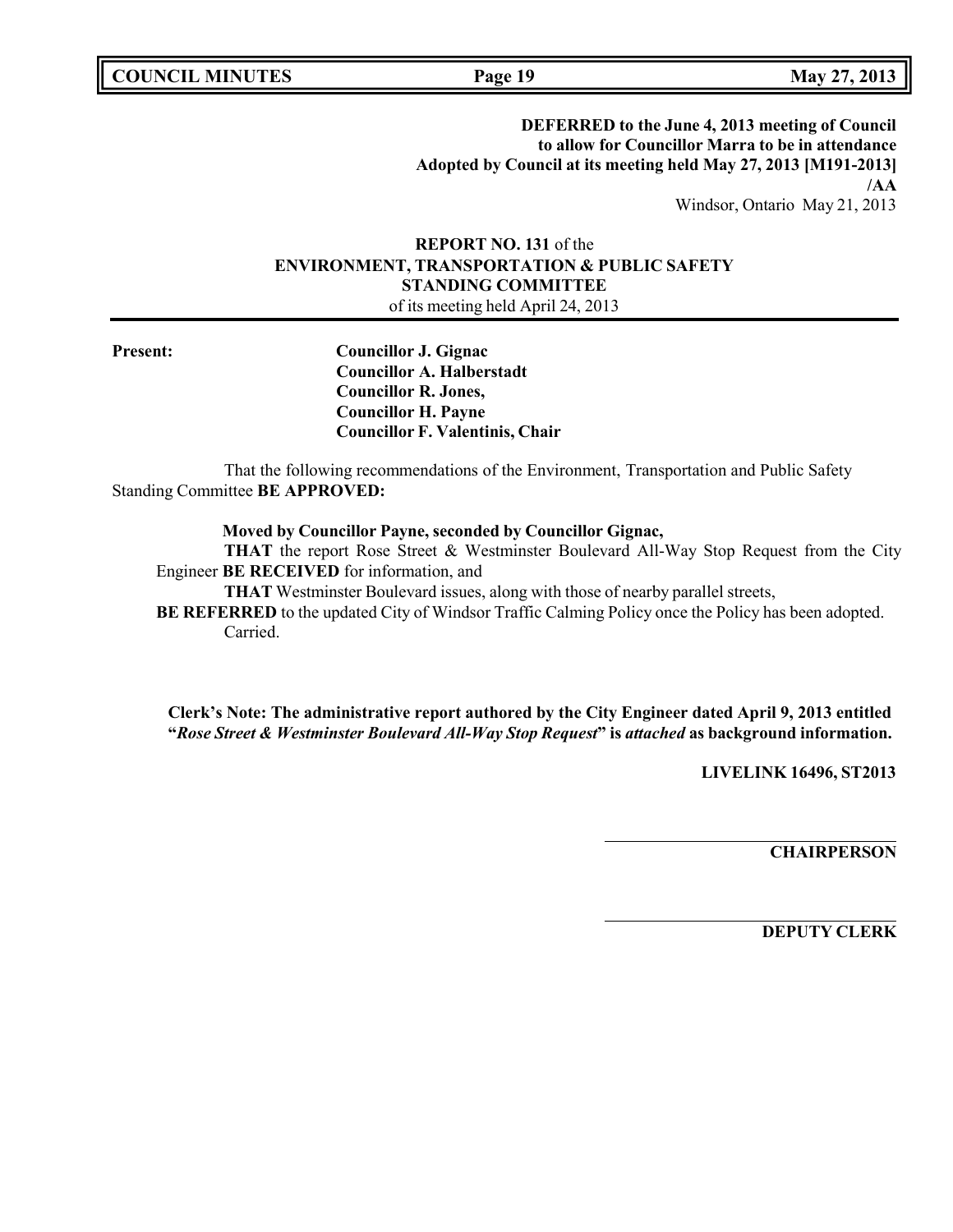**COUNCIL MINUTES Page 20 May 27, 2013**

**Adopted by Council at its meeting held May 27, 2013 [M192-2013] /AA Windsor, Ontario May 21, 2013**

## **REPORT NO. 132** of the **ENVIRONMENT, TRANSPORTATION & PUBLIC SAFETY STANDING COMMITTEE** of its meeting held April 24, 2013

**Present: Councillor J. Gignac Councillor A. Halberstadt Councillor R. Jones, Councillor H. Payne Councillor F. Valentinis, Chair**

That the following recommendations of the Environment, Transportation and Public Safety Standing Committee **BE APPROVED:**

**Moved by Councillor Gignac, seconded by Councillor Jones,**

**THAT** the report CQ5-2013 Labelle Street and Dominion Boulevard – Motorist and Pedestrian Safety from the City Engineer **BE RECEIVED** for information, and

**THAT** Administration **BE REQUESTED** to install a pedestrian countdown signal at this location. Carried.

**Clerk's Note: The administrative report authored by the City Engineer dated April 9, 2013 entitled "***CQ5-2013 Labelle Street and Dominion Boulevard – Motorist and Pedestrian Safety***" is** *attached* **as background information.**

**LIVELINK 16495, ST2013**

**CHAIRPERSON**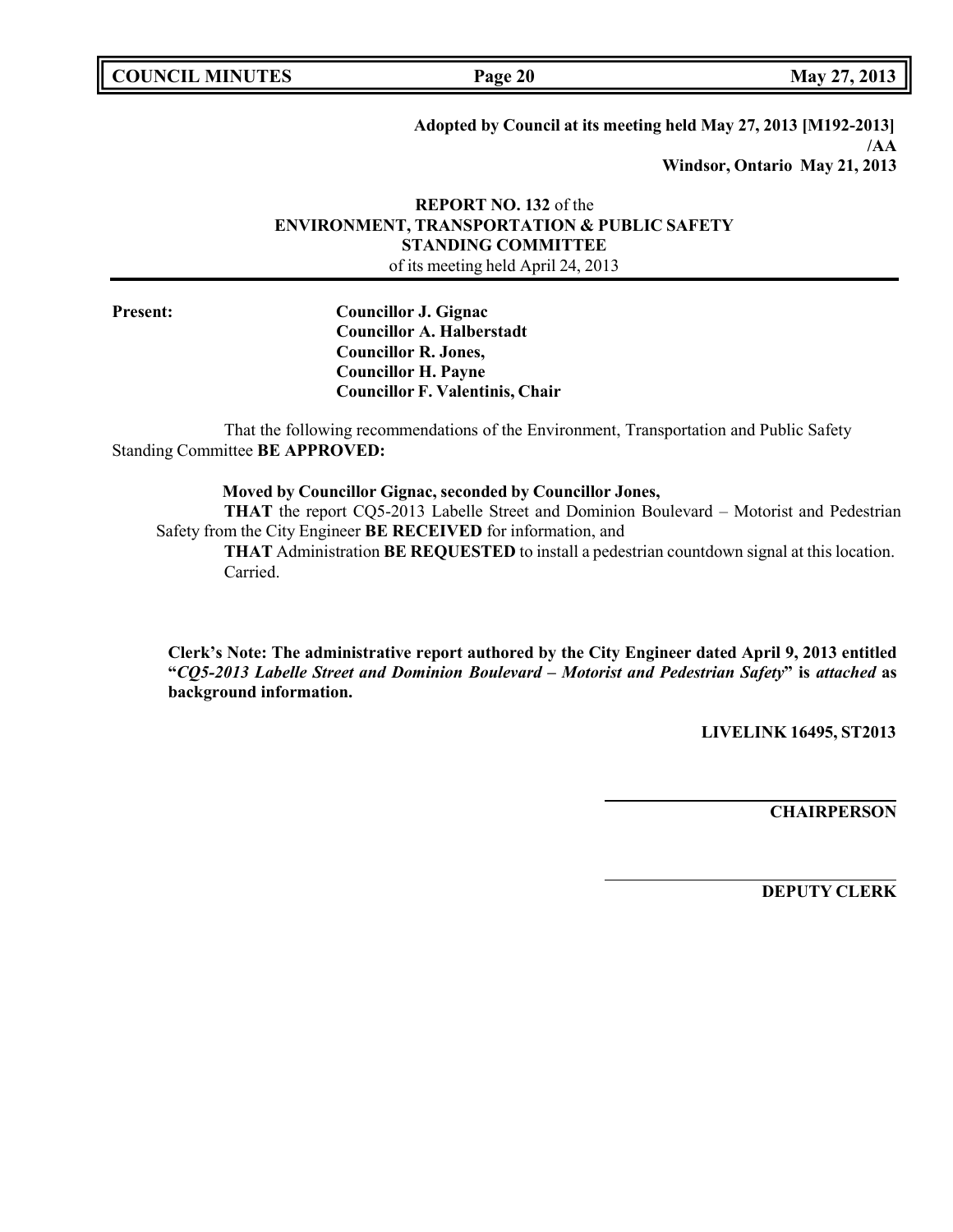**COUNCIL MINUTES Page 21 May 27, 2013**

**Adopted by Council at its meeting held May 27, 2013 [M193-2013] /AA Windsor, Ontario May 21, 2013**

### **REPORT NO. 133** of the **ENVIRONMENT, TRANSPORTATION & PUBLIC SAFETY STANDING COMMITTEE** of its meeting held April 24, 2013

**Present: Councillor J. Gignac Councillor A. Halberstadt Councillor R. Jones, Councillor H. Payne Councillor F. Valentinis, Chair**

That the following recommendations of the Environment, Transportation and Public Safety Standing Committee **BE APPROVED:**

**Moved by Councillor Gignac, seconded by Councillor Jones, THAT** the minutes of the Windsor-Essex County Environment Committee meeting held March 7, 2013 **BE RECEIVED** for information.

Carried.

**Clerk's Note: The minutes of the Windsor-Essex County Environment Committee meeting held March 7, 2013 are** *attached* **as background information.**

**CHAIRPERSON**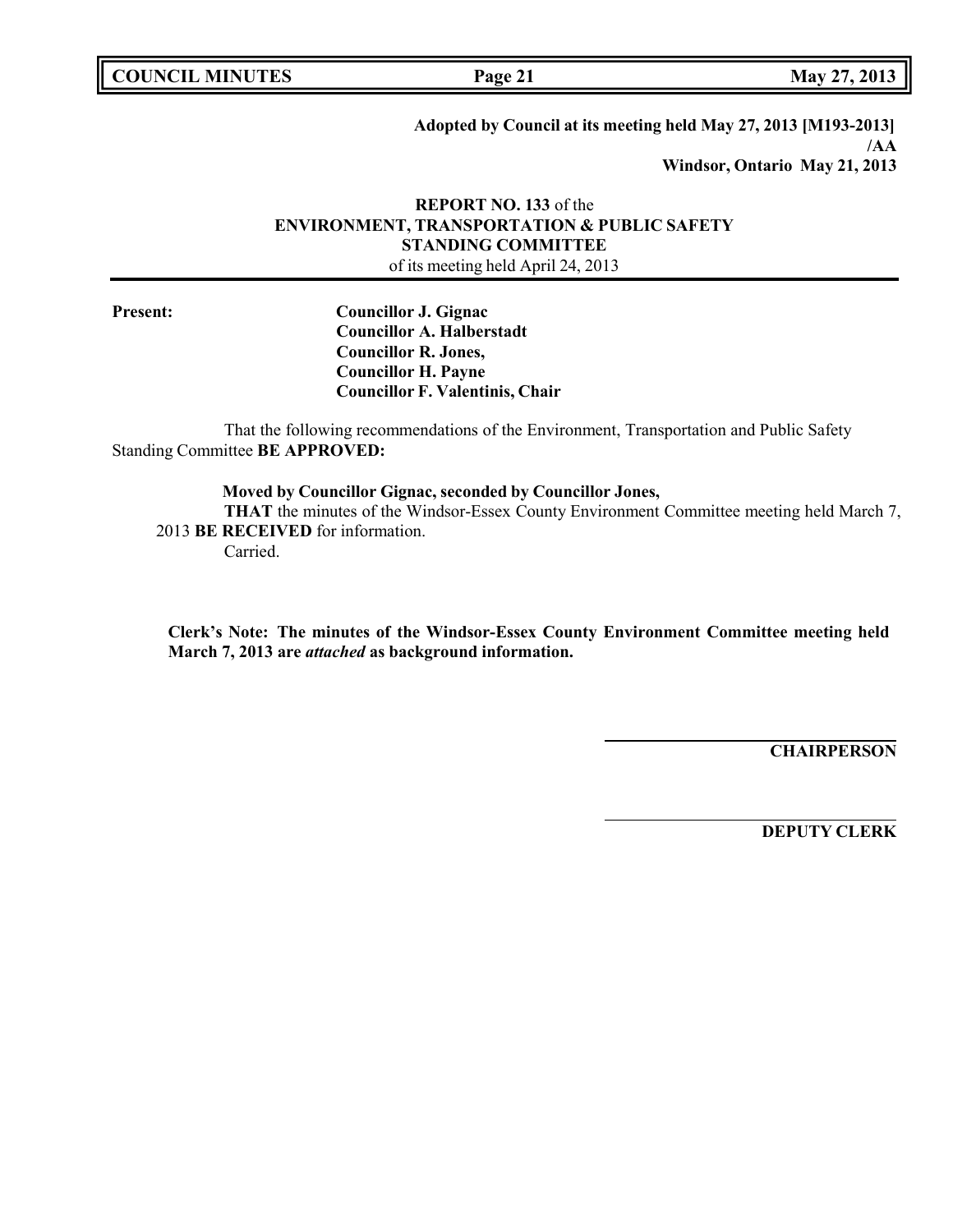**COUNCIL MINUTES Page 22 May 27, 2013**

**Adopted by Council at its meeting held May 27, 2013 [M194-2013] /AA Windsor, Ontario May 21, 2013**

## **REPORT NO. 134** of the **ENVIRONMENT, TRANSPORTATION & PUBLIC SAFETY STANDING COMMITTEE** of its meeting held April 24, 2013

**Present: Councillor J. Gignac Councillor A. Halberstadt Councillor R. Jones, Councillor H. Payne Councillor F. Valentinis, Chair**

That the following recommendations of the Environment, Transportation and Public Safety Standing Committee **BE APPROVED:**

Moved by Councillor Gignac, seconded by Councillor Jones,

**THAT** Report No. 69 of the Windsor-Essex County Environment Committee meeting held March 7, 2013 regarding the petroleum coke being stock piled along the Detroit River shoreline just east of the Ambassador Bridge **BE APPROVED**.

Carried.

**Clerk's Note: Report No. 69 of the Windsor-Essex County Environment Committee meeting held March 7, 2013 is** *attached* **as background information.**

**CHAIRPERSON**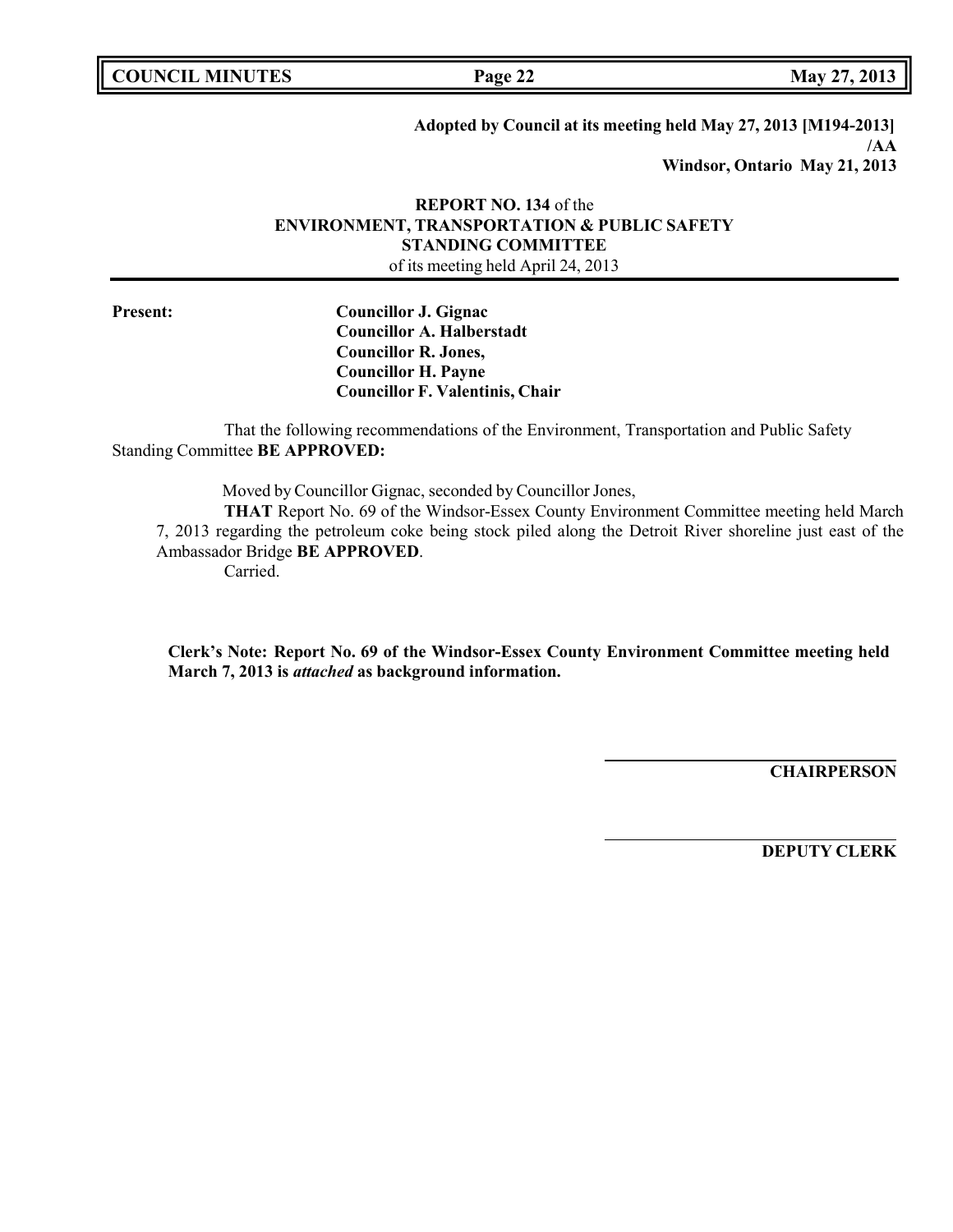**COUNCIL MINUTES Page 23 May 27, 2013**

**Adopted by Council at its meeting held May 27, 2013 [M195-2013]**

/AA Windsor, Ontario May 21, 2013

### **REPORT NO. 135** of the **ENVIRONMENT, TRANSPORTATION & PUBLIC SAFETY STANDING COMMITTEE** of its meeting held April 24, 2013

**Present: Councillor J. Gignac Councillor A. Halberstadt Councillor R. Jones, Councillor H. Payne Councillor F. Valentinis, Chair**

That the following recommendations of the Environment, Transportation and Public Safety Standing Committee **BE APPROVED:**

### **Moved by Councillor Halberstadt, seconded by Councillor Jones,**

**THAT** Report No. 70 of the Windsor-Essex County Environment Committee meeting held March 7, 2013 regarding the Asian carp crisis in the Great Lakes **BE APPROVED**. Carried.

**Clerk's Note: Report No. 70 of the Windsor-Essex County Environment Committee meeting held March 7, 2013 is** *attached* **as background information.**

**CHAIRPERSON**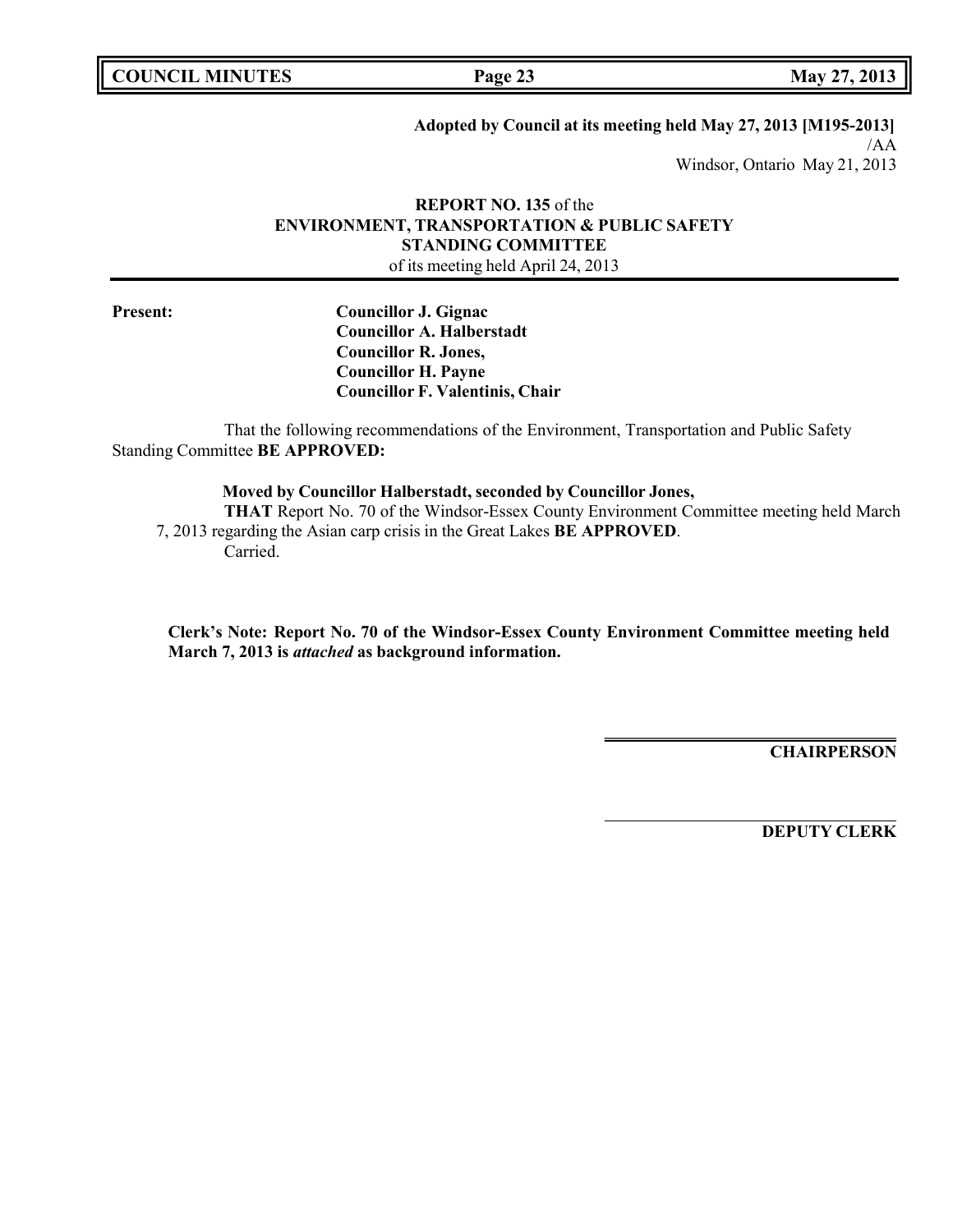**COUNCIL MINUTES Page 24 May 27, 2013**

**Adopted by Council at its meeting held May 27, 2013 [M196-2013] /AA Windsor, Ontario May 21, 2013**

### **REPORT NO. 136** of the **ENVIRONMENT, TRANSPORTATION & PUBLIC SAFETY STANDING COMMITTEE** of its meeting held April 24, 2013

**Present: Councillor J. Gignac Councillor A. Halberstadt Councillor R. Jones, Councillor H. Payne Councillor F. Valentinis, Chair**

That the following recommendations of the Environment, Transportation and Public Safety Standing Committee **BE APPROVED:**

**Moved by Councillor Jones, seconded by Councillor Halberstadt, THAT** the minutes of the Windsor Licensing Commission meeting held February 28, 2013 **BE RECEIVED** for information. Carried.

**Clerk's Note: The minutes of the Windsor Licensing Commission meeting held February 28, 2013 are** *attached* **as background information.**

**CHAIRPERSON**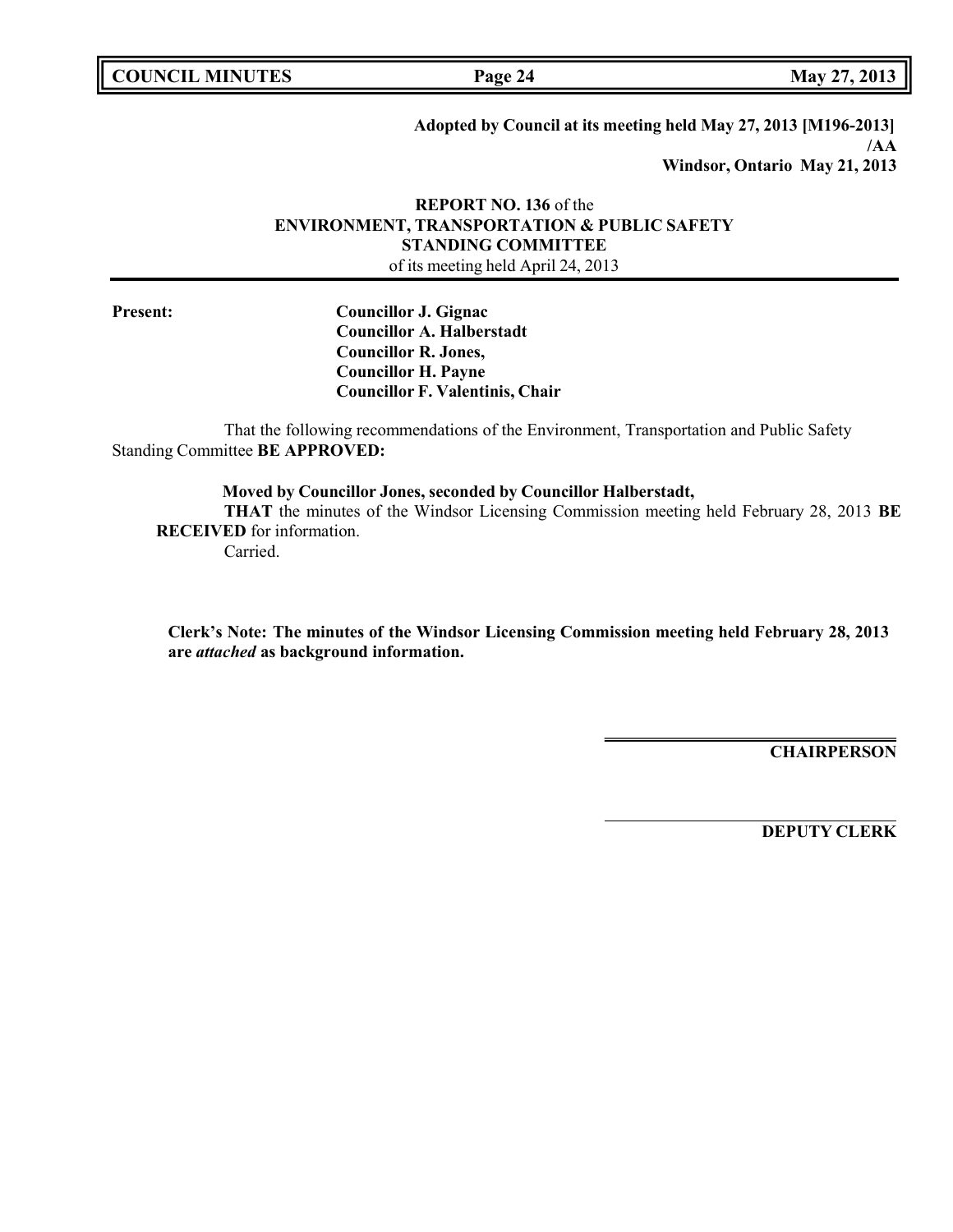**COUNCIL MINUTES Page 25 May 27, 2013**

**Adopted by Council at its meeting held May 27, 2013 [M197-2013] /AA Windsor, Ontario May 21, 2013**

## **REPORT NO. 137** of the **ENVIRONMENT, TRANSPORTATION & PUBLIC SAFETY STANDING COMMITTEE** of its meeting held April 24, 2013

**Present: Councillor J. Gignac Councillor A. Halberstadt Councillor R. Jones, Councillor H. Payne Councillor F. Valentinis, Chair**

That the following recommendations of the Environment, Transportation and Public Safety Standing Committee **BE APPROVED:**

**Moved by Councillor Gignac, seconded by Councillor Jones,**

**THAT** Report No. 55 of the Windsor Bicycling Committee of its meeting held February 6, 2013 regarding the Revised Terms of Reference **BE APPROVED.** Carried.

**Clerk's Note: Report No. 55 of the Windsor Bicycling Committee is** *attached* **as background information.**

**CHAIRPERSON**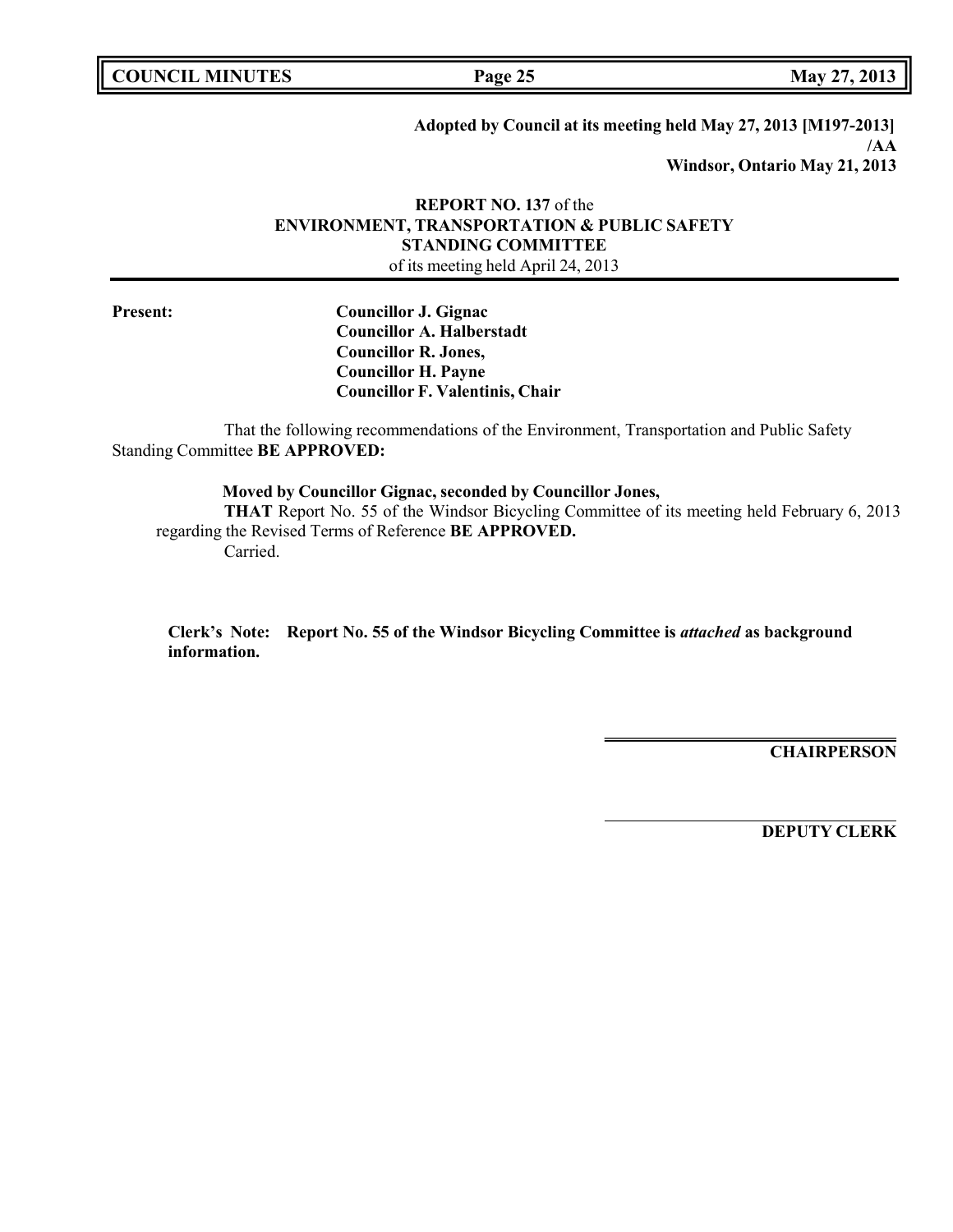**COUNCIL MINUTES Page 26 May 27, 2013**

**Adopted by Council at its meeting held May 27, 2013 [M198-2013] /AA Windsor, Ontario May 21, 2013**

## **REPORT NO. 138** of the **ENVIRONMENT, TRANSPORTATION & PUBLIC SAFETY STANDING COMMITTEE** of its meeting held April 24, 2013

**Present: Councillor J. Gignac Councillor A. Halberstadt Councillor R. Jones, Councillor H. Payne Councillor F. Valentinis, Chair**

That the following recommendations of the Environment, Transportation and Public Safety Standing Committee **BE APPROVED:**

**Moved by Councillor Gignac, seconded by Councillor Halberstadt,**

**THAT** Report No. 68 of the Windsor-Essex County Environment Committee of its meeting held December 6, 2012 regarding the revised Terms of Reference **BE APPROVED.** Carried.

**Clerk's Note: Report No. 68 of the Windsor-Essex County Environment Committee is** *attached* **as background information.**

**CHAIRPERSON**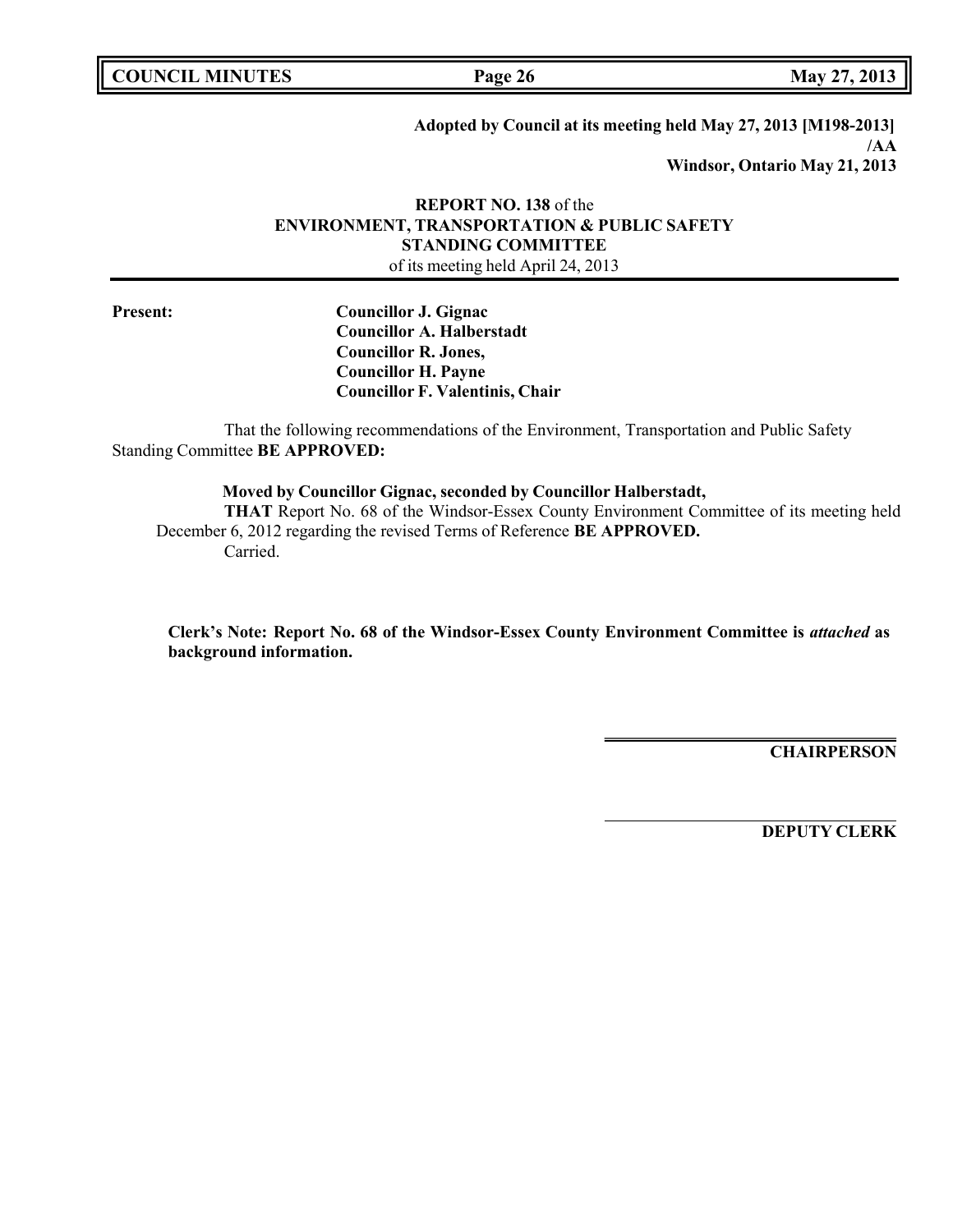| <b>COUNCIL MINUTES</b> |  |  |
|------------------------|--|--|
|------------------------|--|--|

**COUNCIL EXECUTE: COUNCIL EXECUTE: Page 27 May** 27, 2013

**Adopted by Council at its meeting held May 27, 2013 [M199-2013] /AA Windsor, Ontario May 21, 2013**

**REPORT NO. 137** of the **PLANNING & ECONOMIC DEVELOPMENT STANDING COMMITTEE** of its meeting held April 15, 2013

**Present: Councillor Drew Dilkens Councillor Percy Hatfield Councillor Bill Marra, Chair Councillor Hilary Payne Councillor Ed Sleiman**

That the following recommendations of the Planning & Economic Development Standing Committee **BE APPROVED** as follows**:**

Moved by Councillor Hatfield, seconded by Councillor Sleiman THAT the matter of repealing By-law 6263 exempting lands within Registered Plan 12M-77 from Part-Lot Control **BE REFERRED** to Windsor City Council for decision. Carried.

### **LIVELINK 16487, AB2013**

*Clerk's Note:*The administrative report authored by the City Planner dated March 25, 2013 entitled "*Repeal of Bylaw 5263 exempting lands within Registered Plan 12M-77 from Part-Lot Control"* is *attached* as background information. Also *attached* is a letter dated April 11, 2013 from the Senior Planner, GSP Group regarding 3163 Forest Glade Drive and a letter dated March 12, 2013 (*attached*) from the Manager of Development Applications addressed to Caroline Baker, GSP Group Inc.

**CHAIRPERSON**

**DEPUTY CITY CLERK**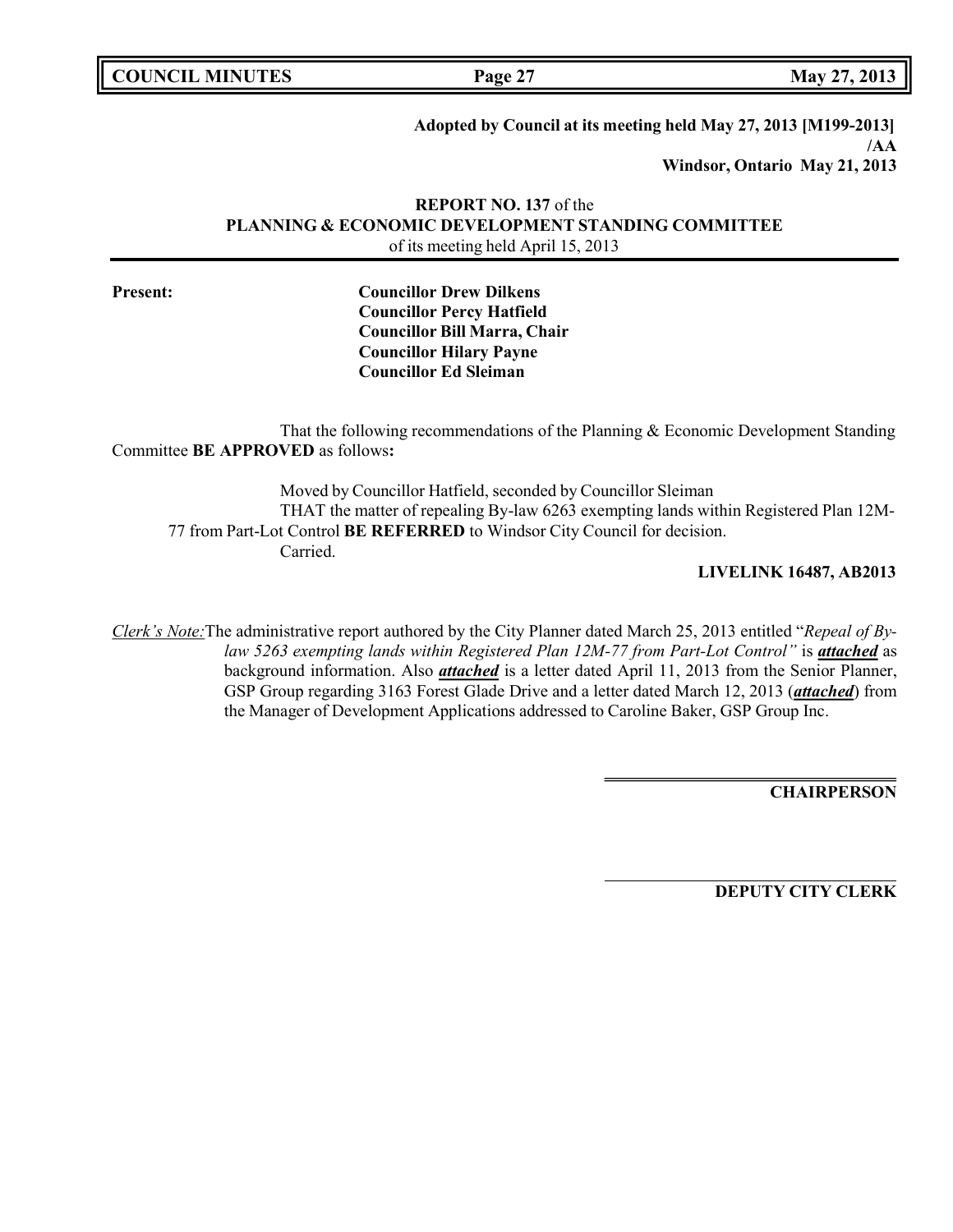**Adopted by Council at its meeting held May 27, 2013 [M205-2013]** VC/bm

# **SPECIAL MEETING OF COUNCIL – IN CAMERA May 21, 2013**

## **Meeting called to order at: 3:30 p.m.**

# **Members in Attendance:**

Mayor E. Francis Councillor D. Dilkens Councillor R. Jones Councillor A. Halberstadt (arrives at 3:39 p.m.) Councillor F. Valentinis Councillor P. Hatfield Councillor J. Gignac Councillor A. Maghnieh (arrives at 3:39 p.m.) Councillor H. Payne Councillor E. Sleiman

# **Members Absent:**

Councillor B. Marra

### **Also in attendance:**

- H. Reidel, Chief Administrative Officer
- M. Palanacki, Acting City Engineer and Corporate Leader Environmental Protection and Transportation
- G. Wilkki, City Solicitor and Corporate Leader Economic Development and Public Safety
- V. Critchley, City Clerk/Licence Commissioner and Corporate Leader Public Engagement and Human Resources
- O. Colucci, Chief Financial Officer/City Treasurer and Corporate Leader Finance and Technology
- P. Brode, Senior Legal Counsel (Items 2 and 4)
- M. Nazarewich, Senior Legal Counsel (Item 3)

# **Verbal Motion is presented by Councillor Sleiman, seconded by Councillor Dilkens,**

**to move in Camera for discussion of the following item(s):**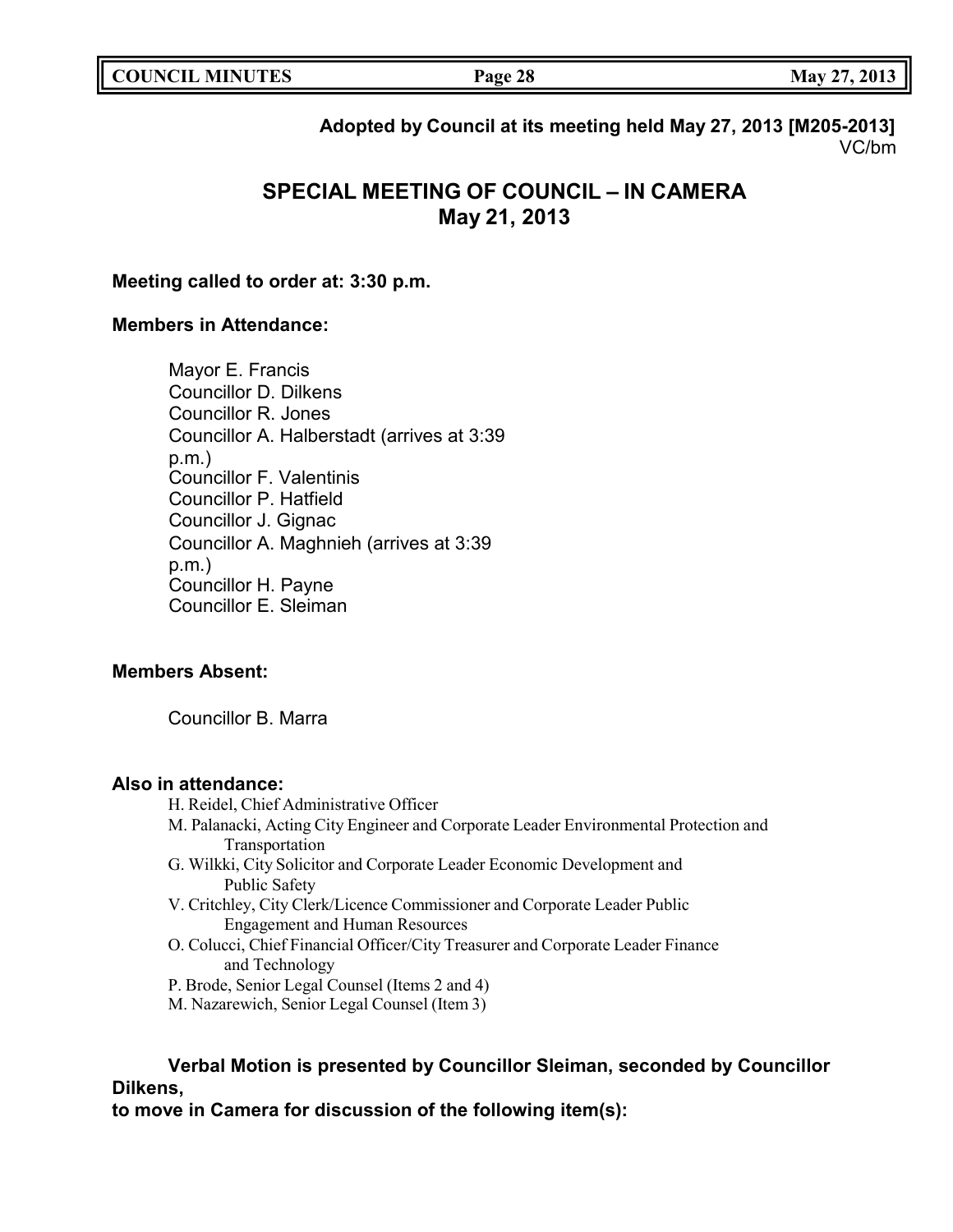**COUNCIL MINUTES Page 29 May 27, 2013**

| <b>Item</b><br><u>No.</u> | <b>Subject</b>                                                                                                     | <b>Section</b><br><b>Pursuant</b><br>to<br>Municipal<br>Act,<br>2001,<br><b>as</b><br>amended |
|---------------------------|--------------------------------------------------------------------------------------------------------------------|-----------------------------------------------------------------------------------------------|
| $\mathbf{1}$              | Property matter – purchase of land                                                                                 | 239(2)(c)                                                                                     |
| $\mathbf{2}$              | Legal matter – litigation                                                                                          | 239(2)(e)(f)                                                                                  |
| 3                         | Legal matter – litigation<br>NOTE: This matter was deferred at the in-<br>camera meeting of Council on May 6, 2013 | 239(2)(e)(f)                                                                                  |
| 4                         | <b>Property/Legal matter – litigation</b>                                                                          | 239(2)(e)(f)                                                                                  |

# **Motion Carried.**

# **Declarations of Pecuniary Interest:**

Councillor Hatfield discloses an interest and abstains from voting on Item 1 regarding a property matter – purchase of land as his wife is a trustee with the Greater Essex County District School Board.

**Discussion on the items of business. (Items 1, 2, 3(b), 3(c), 3(a) and 4).**

**Verbal Motion is presented by Councillor Gignac, seconded by Councillor Valentinis, to move back into public session.**

**Motion Carried.**

**Moved by Councillor Gignac, seconded by Councillor Valentinis,**

**THAT the Clerk BE DIRECTED to transmit the recommendation(s) contained in the report(s) discussed at the In-Camera Council Meeting held May 21, 2013 directly to Council for consideration at the next Regular Meeting.**